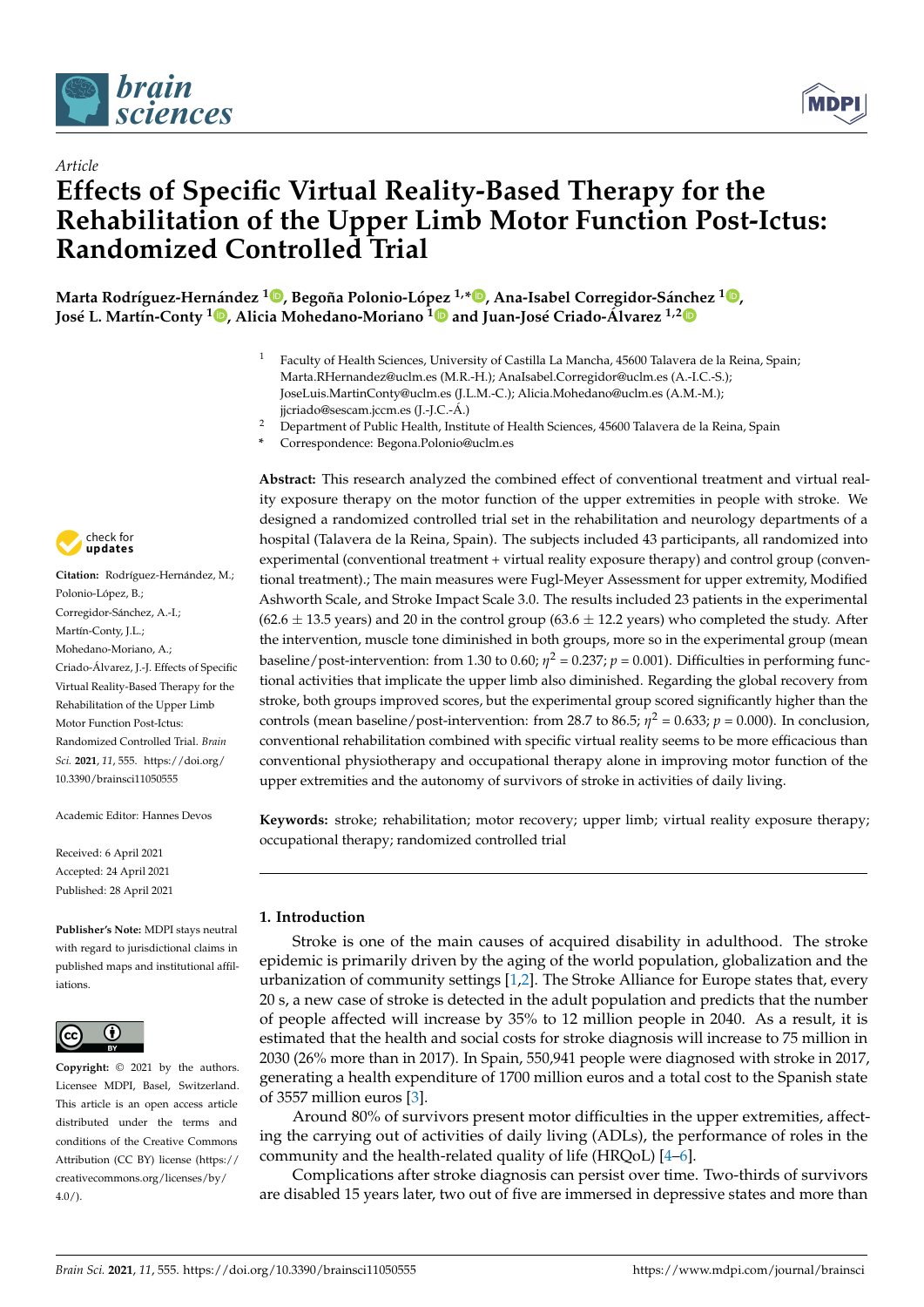a quarter develop cognitive impairment [\[7\]](#page-11-5). The costs derived from stroke diagnosis are high for survivors and their families, making their rehabilitation and survival processes a great challenge for health policymakers [\[8,](#page-12-0)[9\]](#page-12-1). On average, an informal (non-professional) caregiver in Spain invests 2833 h per year in caring for the person affected by stroke and with limitations in ADLs [\[3\]](#page-11-2).

The general objective of neurological rehabilitation is to promote a rapid recovery from the multiple deficits after a stroke and the achievement of a lifestyle similar to the premorbid state [\[10](#page-12-2)[,11\]](#page-12-3). Of all people diagnosed with stroke, only 30–40% regain certain skills in the upper limb after six months of intervention [\[12\]](#page-12-4). The upper limb remains non-functional for ADLs in up to 66% of survivors [\[13\]](#page-12-5), constituting the most disabling of all residual disorders.

In recent years, the use of neurorehabilitation approaches based on technology and virtual reality has increased, allowing the creation of effective rehabilitation environments and providing multimodal, controllable, and customizable stimulation [\[14\]](#page-12-6), in which the recreation of virtual objects maximize visual feedback [\[15\]](#page-12-7) and high intensity and high number of repetitions are key factors that influence neuroplasticity and functional improvement in patients [\[16\]](#page-12-8). Rehabilitation based on virtual reality offers the possibility of individualizing treatment needs, and at the same time, standardizing evaluation and training protocols [\[17,](#page-12-9)[18\]](#page-12-10). In this sense, specific virtual reality technology for rehabilitation processes of people with neurological pathology allows working in a functional way and with specific intervention objectives, in addition to easily qualifying and documenting progress during the session [\[19\]](#page-12-11). Taking advantage of these characteristics, several researchers have used virtual reality exposure therapy (VRET) to recover motor function after stroke. In the treatment of the upper limb, studies indicate that this rehabilitation approach produces better motor and functional results than conventional therapy [\[20](#page-12-12)[,21\]](#page-12-13).

The increasing clinical use of neurorehabilitation approaches based on technology and virtual reality leads to the assumption that spatial representations in virtual environments may vary slightly from the perceptions that the patient would experience in real spaces. In this sense, the team of Hruby et al. [\[22\]](#page-12-14) insisted that spatial representations based in virtual reality systems should be realistic 1:1 replicas with regard to the individual characteristics of the subjects interacting with both virtual and real environments. This demand increases the validity of virtual reality techniques for therapeutic purposes, since interaction with a virtual space is safer and more profitable in the early phases of rehabilitation processes [\[23\]](#page-12-15). However, it is important for clinicians and researchers to consider that the interaction with a virtual environment continues to be different from the relationship that the subject maintains with the real environment [\[24\]](#page-12-16) because people gradually build a mental representation of the geographic space that we work with or are immersed in. The locomotion techniques applied in the virtual model (software or hardware) can influence the cognitive representations of the person experiencing them [\[25\]](#page-12-17).

The present study aimed to analyze the combined effect of conventional treatment and VRET on motor function of the upper limb in people diagnosed with stroke in the acute phase and its evolution at three months in the Integrated Health Area of Talavera de la Reina.

# **2. Materials and Methods**

# *2.1. Study Design*

We began the study in April 2018 and completed the evaluation of the three-month follow-up in March 2020. The study followed the standards of the Declaration of Helsinki and was approved by the Research and Medicines Ethics Committee (CEIm) of the Integrated Area of Talavera de la Reina (protocol code: 12/2018). It is registered in the ISRCTN trial registry (ISRCTN27760662) [\[26\]](#page-12-18).

All participants received verbal and written information about the study and gave their written informed consent.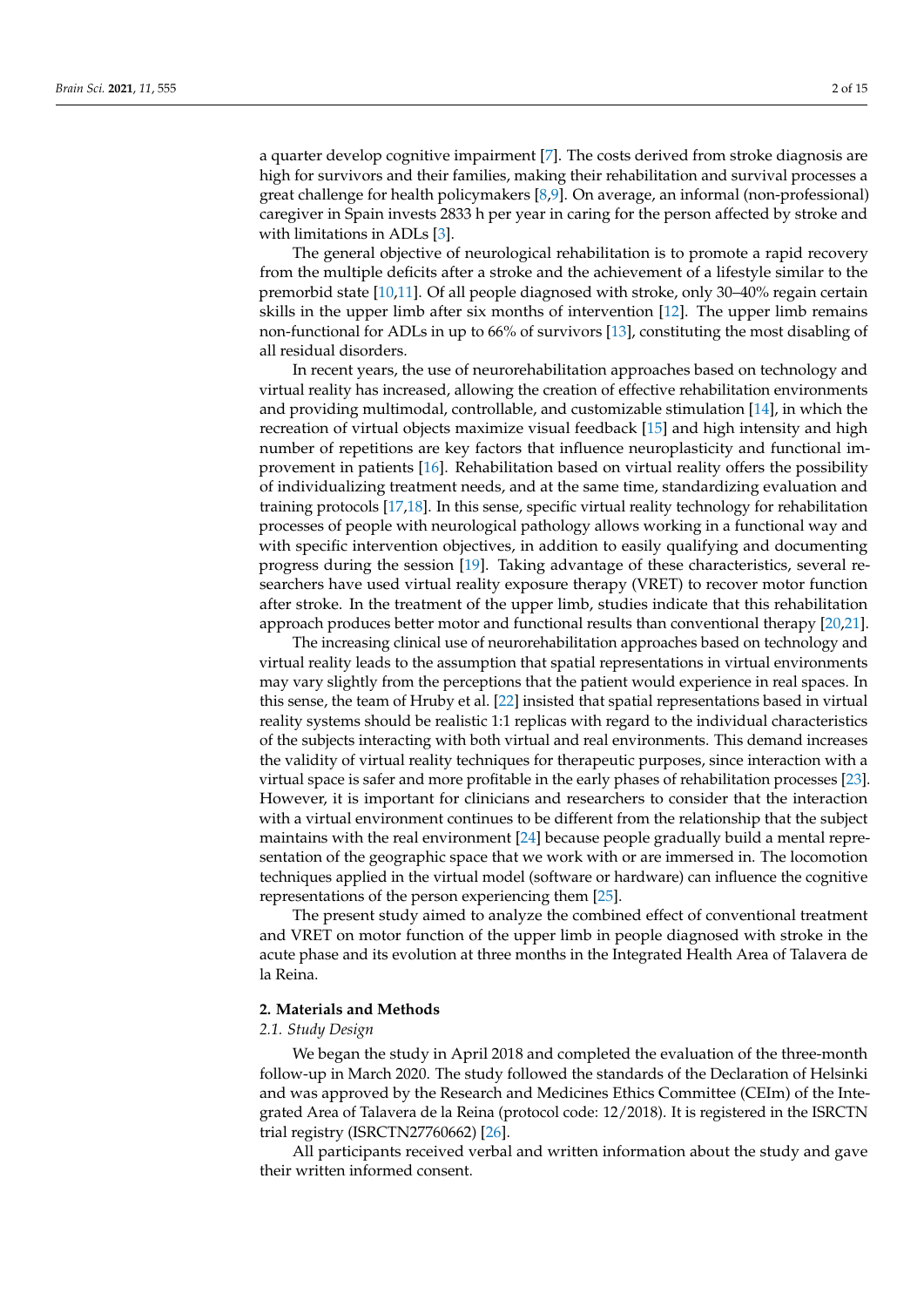following the Consolidated Standards of Reporting Trials (CONSORT) guidelines [\[27\]](#page-12-19) and CONSORT-artificial intelligence extension [\[28\]](#page-12-20). Change in upper limb motor skills and its impact on ADLs (baseline, post-intervention, and three-month follow-up) were used as primary outcome. The evaluation of the post-intervention variables was completed three weeks after the start of treatment in both groups (after 15 intervention sessions).

The participants were recruited from the neurology and rehabilitation units of the University General Hospital of Talavera de la Reina, Spain. They were randomly assigned to the control or experimental group by a researcher who did not participate in the intervention and the evaluation process (allocation ratio of 1:1). The conventional rehabilitation therapists were blinded to the study, but neither the participants nor the therapist who applied the VRET could be blinded to the intervention.

### *2.2. Participants and Setting*

The study included 46 patients (43 of whom completed the intervention period and follow-up evaluation) who were attended in the neurology and hospital rehabilitation units (mean age 63.1, 18.6% were women) after being diagnosed with stroke. Inclusion criteria were: (1) age: 18 to 85 years; (2) maximum evolution time of six months; (3) upper limb motor involvement (Fugl-Meyer Assessment and Modified Ashworth Scale); (4) dependence in ADLs (Stroke Impact Scale, version 3.0); (5) life expectancy greater than six months (absence of life-threatening diagnoses, such as end-stage cancer); and (6) absence of other serious and disabling pathology. Four exclusion criteria were defined: presence of another neurological diagnoses, severe hemineglect, psychiatric pathology, and signature of the revocation of informed consent.

#### *2.3. Outcome Measures*

The primary outcome variables for this study were upper limb motor function and the impact of stroke diagnosis on ADL involving the use of the upper limb. To quantify these variables, we used the Fugl-Meyer Assessment for upper limb (FMA-UE), the Modified Ashworth Scale for the evaluation of muscle tone and the Stroke Impact Scale (SIS 3.0).

A large number of international guidelines and research in the field of neurorehabilitation and brain damage suggest that the FMA-UE is a valid instrument, given its excellent psychometric properties and its adequate scale to assess the functionality and motor function of the upper limb after a stroke. Furthermore, its use has been validated with virtual reality technology, specifically with the Kinect sensor, which is widely known and was part of the evaluation and intervention processes of this study [\[29](#page-12-21)[–32\]](#page-12-22). The full version has 113 items, while the subscale for the evaluation of the upper limb examines 63 items (55.75%). Regarding the characteristics of the upper limb, 33 items (29.20%) evaluate motor function, 6 items (5.31%) the sensitivity and proprioception, and the last 24 points (38.09%) correspond to pain and joint mobility. Each item on the evaluation scale responds to an ordinal level of 0 to 2 points: 0 corresponds to an inability to carry out movement and 2 to a capacity to carry it out completely and adequately [\[29\]](#page-12-21). We applied the Spanish version of the FMA-EU [\[33\]](#page-12-23) with a Spearman coefficient of  $0.946$  ( $p = 0.000$ ) for the domain of the upper limb, excellent reliability (ICC of  $0.987$ ;  $p = 0.000$ ), and a Cronbach's alpha of 0.98 for motor balance of the upper limb.

The Modified Ashworth Scale measures resistance to passive movement according to a scale of 0 to 4, in which 0 corresponds to no increase in muscle tone and 4 to the affected part being rigid in flexion or extension (Kendall W of 0.765; *p* = <0.001 for elbow and a reliability of 0.4 to 0.75 for 95% of the assessments) [\[34\]](#page-13-0).

The SIS 3.0 contains 59 items that conceptually evaluate eight important domains: strength, hand function, ADLs and instrumental activities of daily living (IADLs), mobility, communication, emotion, memory, and thinking and participation [\[35\]](#page-13-1). The new structure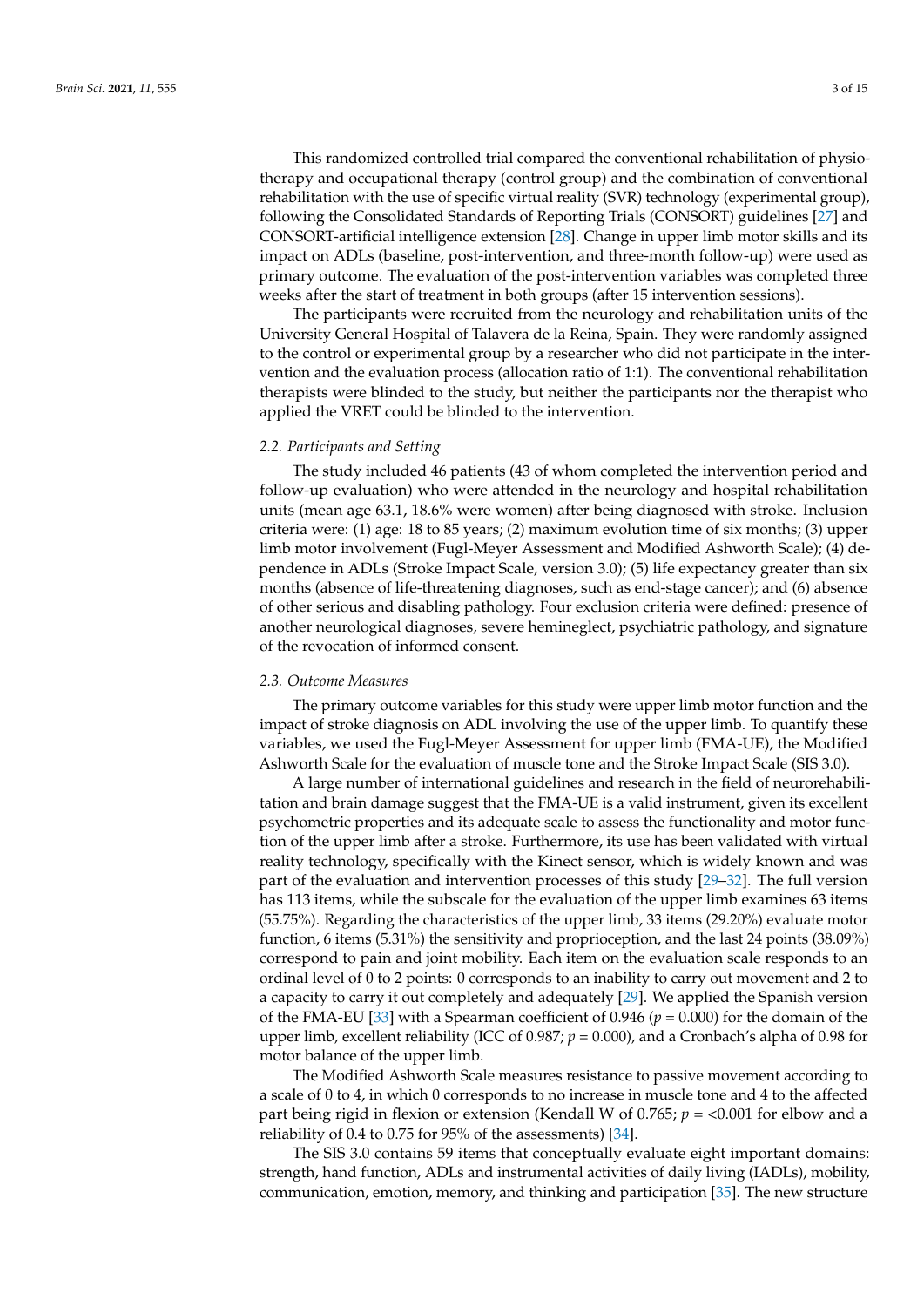of four domains (physical, cognitive, emotional, and social participation) has conferred the SIS 3.0 a good reliability of internal consistency (Cronbach's alpha of 0.98 for the physical domain) and test-retest (ICC of 0.79 for global recovery from stroke), concurrent validity, and responsiveness, which recommend its use in clinical practice and research [\[36–](#page-13-2)[39\]](#page-13-3).

The motor function of the upper limb, the impact of stroke on ADLs and muscle tone were evaluated and recorded before the start of treatment (baseline), at three weeks (post-intervention) and three months after its completion (follow-up). The entire evaluation process was carried out by the same researcher in both groups (an experienced occupational therapist trained for this research). In addition, we recorded sociodemographic and clinical data, such as age, sex, time elapsed since diagnosis, location of the lesion, risk factors, dominance, pain, self-perceived quality of life, or hemineglect syndrome.

#### *2.4. Intervention*

All study participants received 15 treatment sessions lasting 150 min per session and distributed over five consecutive days a week. In total, the intervention lasted three weeks per participant. The patients assigned to the experimental group combined conventional upper and lower limb strength and motor training (50 min physiotherapy and 50 min occupational therapy; administered by the hospital's physiotherapy and occupational therapy team) with SVR technology devices (50 min), while participants from the control group received only conventional training in physiotherapy (75 min) and occupational therapy (75 min).

The conventional intervention protocol consisted of performing manual therapy techniques (massage), passive and active-assisted mobilizations of the upper and lower limbs, march in parallel, slope and stairs, exercises with and against resistance with balls, elastic bands and dumbbells in therapeutic cage and trellises, active-assisted mobility exercises of the upper limb and fingers in a sitting position, moving objects horizontally on the table, elevation and superposition of objects in the vertical plane, biomechanical tasks that simulated flexion-extension and abduction-adduction of the shoulder and flexionextension of the wrist and fingers.

The motor training protocol with SVR devices consisted of the application of three systems: (1) HandTutor© glove [\[40](#page-13-4)[,41\]](#page-13-5), 3DTutor© [\[42\]](#page-13-6), and Rehametrics© [\[43\]](#page-13-7). All systems are based on intensive and repetitive practice through movement instructions and feedback provided by software with virtual environments and tasks that simulate the movements that the stroke survivor requires for daily life [\[44–](#page-13-8)[46\]](#page-13-9).

In this work, we will address the clinical and functional effects of the use of Rehametrics© (30 min of intervention/session per participant).

The Rehametrics© software [\[43\]](#page-13-7) and Microsoft Kinect sensor [\[47](#page-13-10)[–50\]](#page-13-11) work the upper limb (shoulder and elbow), trunk and lower body. The technology simulates ADLs and mobility in the community with virtual environments and in combination with the use of gamification. It monitors and captures the user's movement of body, joints in real time through the Kinect sensor. In addition, the sensor calibrates the patient's position at the beginning of each session and during exercise execution, providing visual feedback for movement and posture correction during treatment sessions. During the study, the Rehametrics© software was updated to the 2019 and 2020 versions.

The software requires the physical presence of the therapist to assess the AROM at the beginning of the session, determine the tolerance level, and adjust and customize the difficulty, duration, range of motion, and number of distracting elements or visual aids.

Rehametrics© has two types of 'exergames': (1) analytical exergames that work isolated movements necessary to complete an ADL-inspired flexion-extension of the elbow or abduction and adduction of the shoulder (Figure [1a](#page-4-0)) and (2) functional exergames that involve motor control, coordination of movements, contraction dynamics and displacements (Figure [1b](#page-4-0)). Before starting the treatment session, the therapist selects the exergames, the duration of each, breaks between exercises, the range of motion for each of the joints, the time pressure for the patient, the number of distractors (night or fog) and the number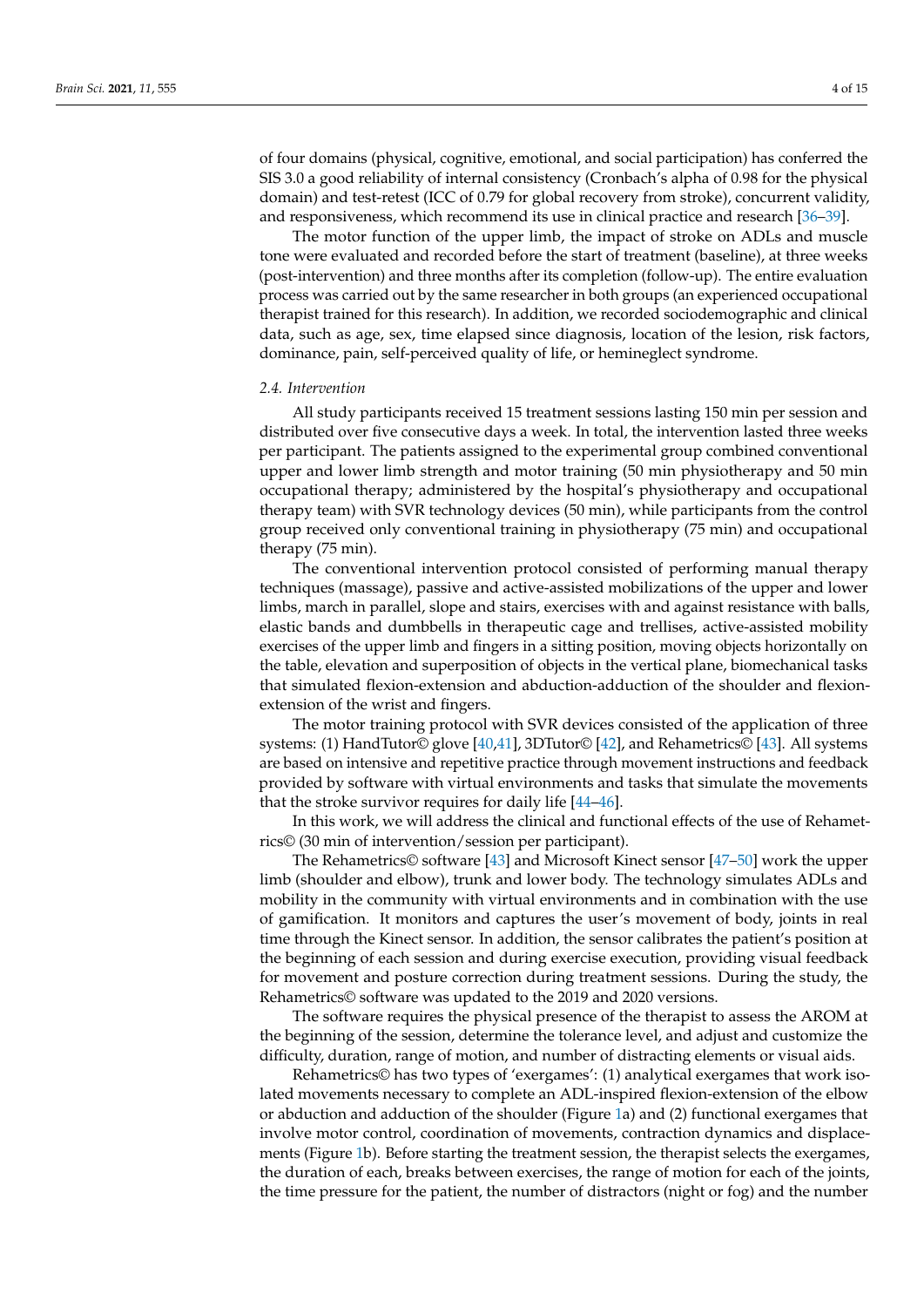of visual aids (arrows that indicate if the obstacle appears on one side of the screen or another) (Figure [1c](#page-4-0)). The software automatically adjusts the level of difficulty based on the patient's progress during each exergame. In addition, Rehametrics© provides result graphs to indicate the progress of the patient during the different treatment sessions for a given exergame, the number of failures or the ability to react to obstacles in seconds. This allows patients to visualize their progress and access a quantitative evaluation of failures, successes, and times (Figure [1d](#page-4-0)). balls or in a standing position on a trampoline or destabilizing base). In addition, weights or visual alus (arrows that indicate

<span id="page-4-0"></span>

**Figure 1.** (**a**) Selection of analytical exergames; (**b**) selection of functional exergames; (**c**) adaptation of exergames at the beginning of a treatment session; (**d**) graphical representation of results or progress of the patient.

The exergames used were personalized according to the functional capacity of the patient, dividing them into low, medium, or high difficulty. In the first sessions, we focus on analytical exergames to increase the joint range of the upper limb. In a second phase, we selected exergames that allowed us to work in several planes and required elaborate and coordinated movements with the trunk and lower limb, lateral, and anteroposterior movements. In the final treatment sessions, elements were incorporated that allowed greater destabilization and high motor control (exergames in a sitting position on bobath balls or in a standing position on a trampoline or destabilizing base). In addition, weights were added to increase muscle strength.

Changes in active range of motion (AROM), patient position, movement correction during activity, and scheduled task execution level were extracted from Rehametrics© software and Microsoft's Kinect sensor. These changes were not used as an outcome measure in the study. The software automatically stores these variables for each patient and exergames.

## *2.5. Statistical Analysis*

The sample size was calculated with the Epidat 4.2 program. An effectiveness ratio of 90% was estimated for the experimental group and 50% for the control group. Using a power of 80% and a confidence level of 95% ( $p < 0.05$ ), a minimum sample size of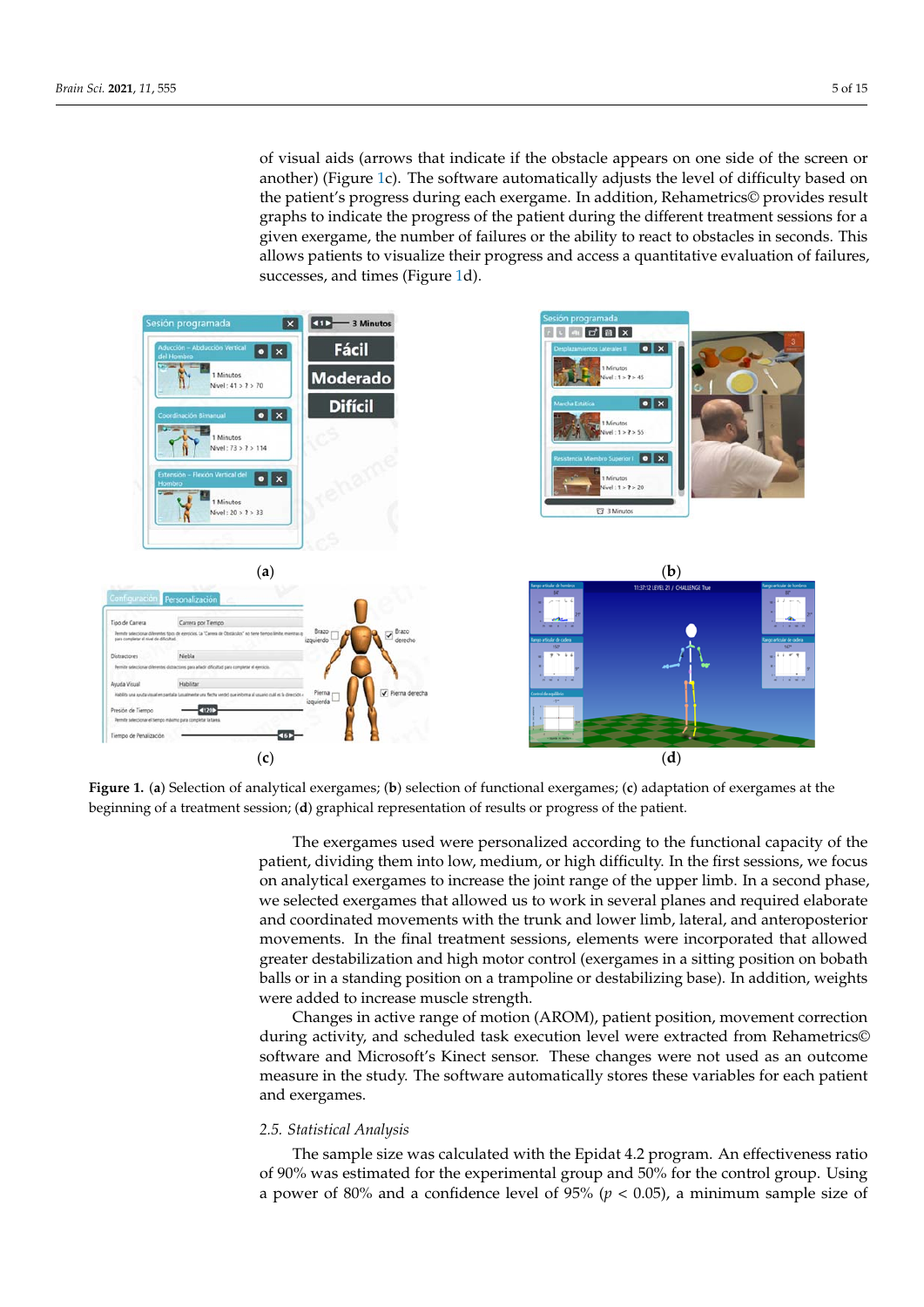20 participants was obtained in each group. The data were analyzed with the IBM SPSS statistical package (version 24.0) (IBM Spain, S.A., Madrid, Spain). To compare the clinical and sociodemographic variables of the groups, Student's T and chi-square tests were used. Differences in the Ashworth, SIS 3.0 and FMA-UE scales at baseline, post-intervention, and 3-month follow-up were analyzed with inter- and intra-group ANOVA and Student's *t* test. For the FMA-UE, a score of 7.35 in the upper limb subscale was maintained as the minimum detectable change in the three-month follow-up [\[33\]](#page-12-23). Statistical significance was set at a *p*-value of less than 0.05.

The analysis of missing data from the control group was carried out with multiple imputation in the analysis (expectation maximization and regression method), with a little's chi-square statistic of 31,370 (degree freedom =  $48$ ;  $p = 0.970$ ).

The investigator performing the statistical analysis was unaware of the random allocation of participants to the intervention groups.

#### **3. Results**

Forty-six patients were randomly allocated, 43 of whom completed the study period and the follow-up evaluation. Twenty-three participants were assigned to the experimental group (EG) and 23 to the control group (CG). Three participants were lost in the control group when the COVID-19 pandemic began in Spain (Figure [2\)](#page-5-0).

<span id="page-5-0"></span>

Figure 2. CONSORT flow diagram for participant recruitment, allocation, follow-up, and analysis. CRT: conventional rehabilitation treatment. \* Post-intervention evaluation.

Sociodemographic and clinical characteristics of the participants are shown in Table [1.](#page-6-0) Significant differences are observed in the evolution or pain between both groups, decreasing considerably after the intervention in the experimental group. Fifteen percent  $(n = 3)$ **(***n* **= 23) (***n* **= 20) (***p-***Value)**  of the participants in the control group registered a change in dominance (from right to baseline dominance. Most participants in both groups coincided in the location of the lesion in the right hemisphere (EG: 82.6% and CG: 85.0%), and more than 90% of the study Under 55 years (%) 26.1 25 Significant differences are observed in the evolution of pain between both groups, decreasleft) in the first follow-up (post-intervention), while the experimental group maintained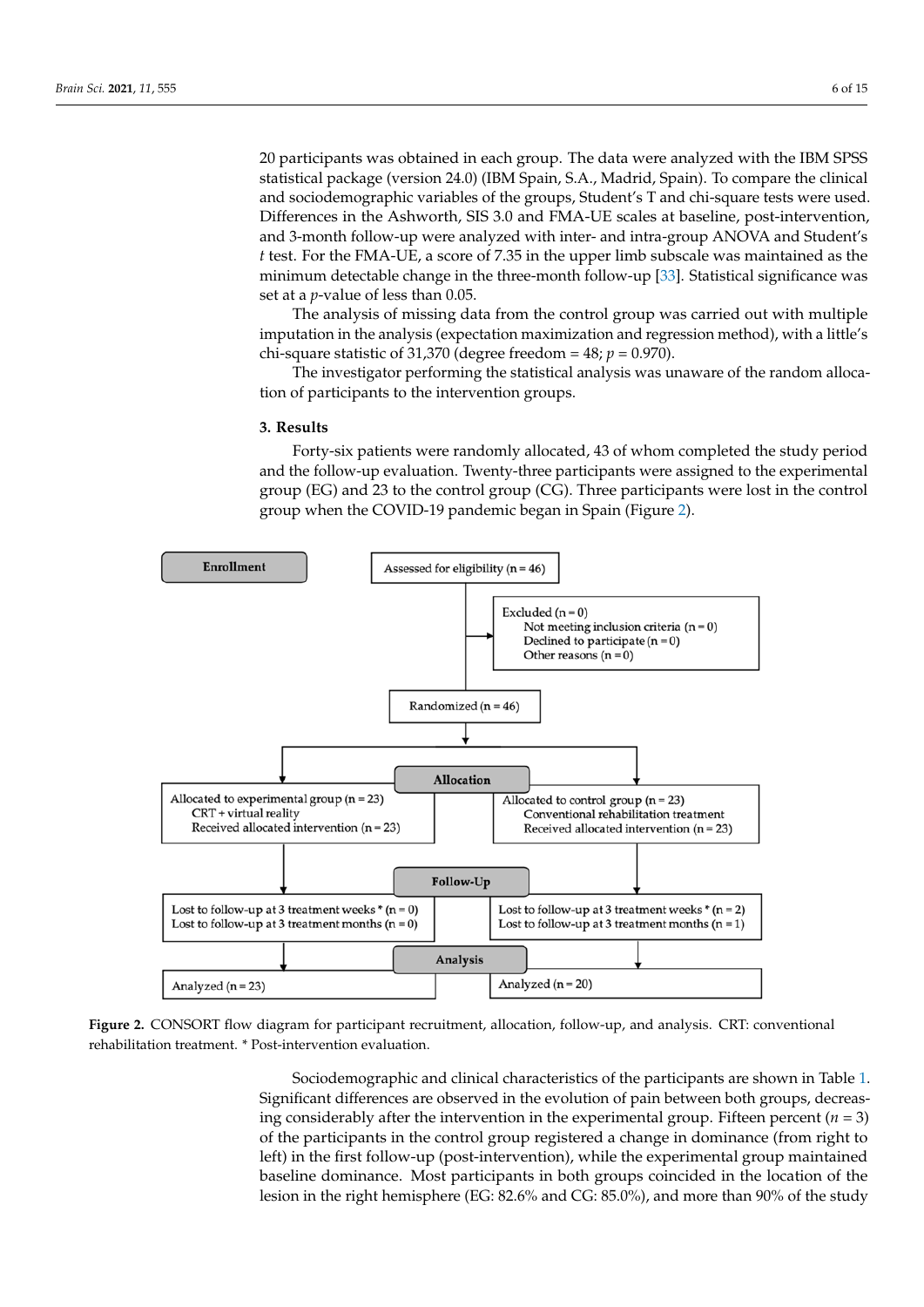participants were diagnosed with ischemic stroke (EG: 91.3% vs. CG: 90.0%). Regarding the results obtained in the visual analog scale of the EuroQoL instrument (EQ-VAS) for the self-perceived measurement of HRQoL, statistically significant differences were observed in the evolution of both groups and after the experimental intervention (EG: 86.5 vs. CG:57.0;  $p = 0.000$  [\[51\]](#page-13-12). Rodríguez-Hernández et al. [51], authors of this study, analyzed the differences the effect of a combined treatment of conventional therapy with virtual reality on HRQoL of this sample of participants. For the analysis and its quantification, they used the following as outcome measures the EuroQoL instrument (EQ-5D-5L) and EQ-VAS.

<span id="page-6-0"></span>

|                                         | <b>Experimental Group (EG)</b> | Control Group (CG) | Difference of Mean between Groups |  |  |
|-----------------------------------------|--------------------------------|--------------------|-----------------------------------|--|--|
| <b>Characteristics: Study Variables</b> | $(n = 23)$                     | $(n = 20)$         | $(p$ -Value)                      |  |  |
| Age                                     |                                |                    | $-0.9(0.812)$                     |  |  |
| Mean (SD)                               | 62.6(13.5)                     | 63.6(12.2)         | 0.566                             |  |  |
| Under 55 years (%)                      | 26.1                           | 25                 |                                   |  |  |
| 55 to 70 years (%)                      | 30.4                           | 45                 |                                   |  |  |
| Over 70 years (%)                       | 43.5                           | 30                 |                                   |  |  |
| Sex $(\%)$                              |                                |                    |                                   |  |  |
| Male                                    | 78.3                           | 85                 | 0.571                             |  |  |
| Female                                  | 21.7                           | 15                 |                                   |  |  |
| Main diagnostic (%)                     |                                |                    |                                   |  |  |
| Ischemic/thrombotic                     | 91.3                           | 90                 | 0.883                             |  |  |
| Hemorrhagic                             | 8.7                            | 10                 |                                   |  |  |
| Middle cerebral artery lesion (%)       | 60.9                           | 55                 | 0.697                             |  |  |
| Location of the brain injury $(\%)$     |                                |                    |                                   |  |  |
| Right                                   | 82.6                           | 85                 | 0.832                             |  |  |
| Left                                    | 17.4                           | 15                 |                                   |  |  |
| Time since diagnostic (days) *          |                                |                    |                                   |  |  |
| Baseline (pre-intervention)             | 55.3 (34.3)                    | 54.2 (30.4)        | 1.1(0.909)                        |  |  |
| Post-intervention (3-week follow-up)    | 75.3 (34.3)                    | 74.2 (30.4)        | 1.1(0.909)                        |  |  |
| Follow-up (3 months)                    | 162.3 (36.9)                   | 157.2 (36.1)       | 5.1(0.650)                        |  |  |
| Hemispatial neglect syndrome (%)        | 13                             | 10                 | 0.756                             |  |  |
| Presence of pain in extremities (%)     |                                |                    |                                   |  |  |
| Baseline (pre-intervention)             | 43.5                           | 50                 | 0.669                             |  |  |
| Post-intervention (3-week follow-up)    | 21.7                           | 80                 | $\mathbf{0}$                      |  |  |
| Follow-up (3 months)                    | 82.6                           | 100                | 0.05                              |  |  |
| EuroQoL visual analog scale (EQ-VAS) *  |                                |                    |                                   |  |  |
| Baseline                                | 29.1(12.8)                     | 25.5(5.1)          | 0.241                             |  |  |
| Post-intervention                       | 86.5(7.1)                      | 57.0 (4.7)         | $\boldsymbol{0}$                  |  |  |
| Follow-up                               | 78.3 (10.7)                    | 58.5(5.9)          | $\mathbf{0}$                      |  |  |
| FMA-UE (Total A. Upper extremity) *     |                                |                    |                                   |  |  |
| Baseline                                | 12.6(3.4)                      | 12.7(3.3)          | $-0.1(0.930)$                     |  |  |
| Post-intervention                       | 30.1(3.0)                      | 24.7(3.7)          | 5.4(0.000)                        |  |  |
| Follow-up                               | 31.1(4.3)                      | 26.9(4.1)          | 4.2(0.002)                        |  |  |
| Dominance (change                       |                                |                    |                                   |  |  |
| baseline/post-intervention) (%)         |                                |                    |                                   |  |  |
| Right                                   | 100.0/100.0                    | 100.0 / 85.0       | 0.054                             |  |  |
| Left                                    | $\mathbf{0}$                   | 0/15.0             |                                   |  |  |

**Table 1.** Characteristics of the participants of both groups (*n* = 43).

\* Mean (SD). *p*-value: Student's *t*-test for independent samples in continuous variables/Pearson's chi-squared test.

Table [2](#page-7-0) shows differences in the evolution of the results on the Modified Ashworth Scale between intervention groups. The decrease in muscle tone is observed in both groups, being notably higher in the experimental group (mean baseline/post-intervention: from 1.30 to 0.60). At follow-up, the muscle tone of participants in the experimental group increased slightly, while those in the control group had a more pronounced increase in muscle tone in most range of motion (mean post-intervention/follow-up: 1.05 to 1.75). The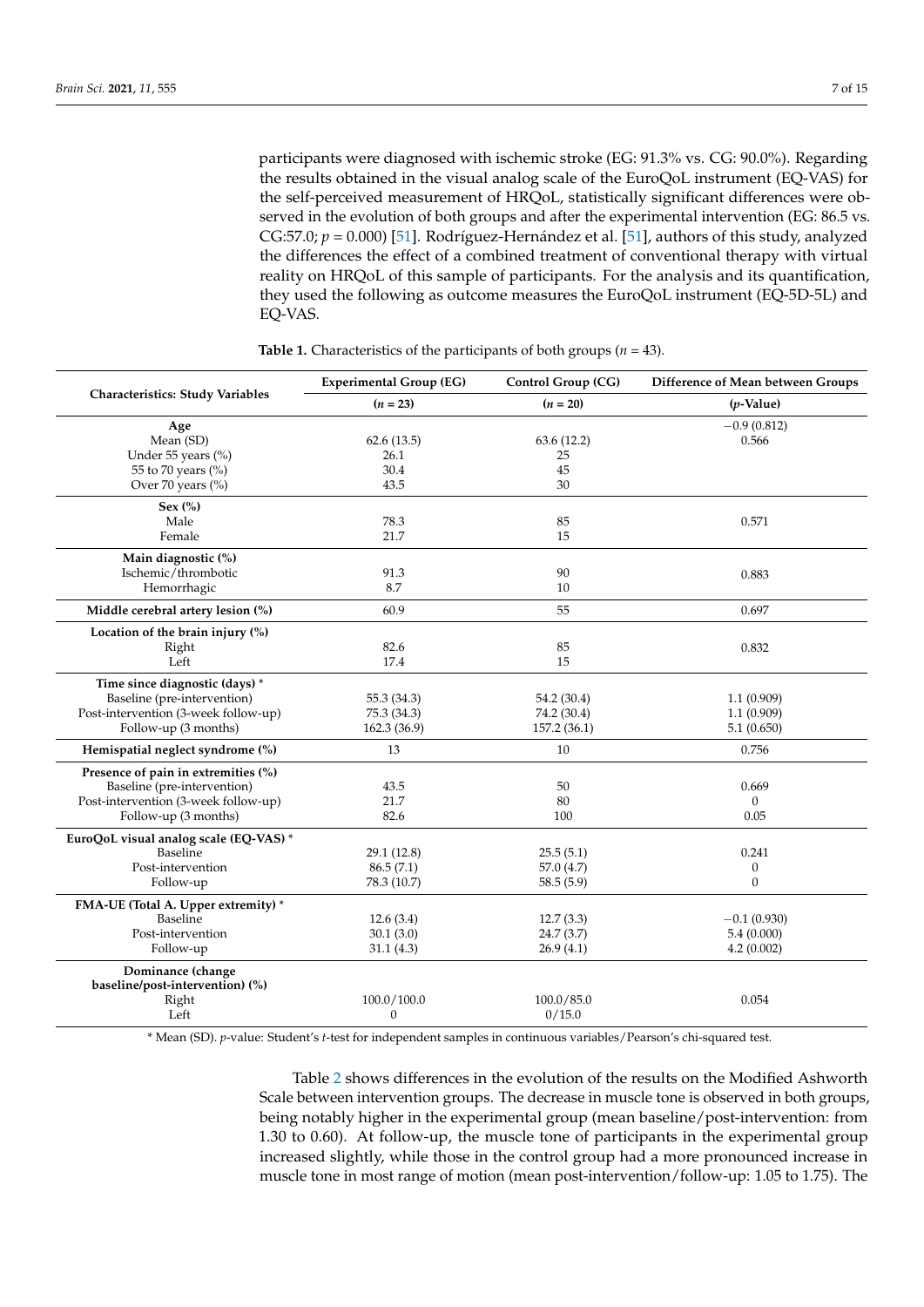effect size of the experimental intervention was large (greater than 0.14) and statistically significant ( $p = 0.001$ ).

<span id="page-7-0"></span>

| <b>Intervention Group</b> |                 |                   |                        |                              |              | Difference Baseline/Follow-Up |                  |
|---------------------------|-----------------|-------------------|------------------------|------------------------------|--------------|-------------------------------|------------------|
| <b>Modified Ashworth</b>  | <b>Baseline</b> | Post-Intervention | Follow-Up<br>Mean (SD) | Mean $(CI95%)$               | <b>ANOVA</b> |                               |                  |
| Scale (T-Score)           | Mean (SD)       | Mean (SD)         |                        |                              | Е            | p                             | $\eta^2$ Parcial |
| Experimental group        | 1.30 (0.70)     | 0.60(0.50)        | 0.87(0.46)             | $0.43(0.07/0.79)$ *          |              |                               |                  |
| Control group             | 1.22 (0.67)     | 1.05(0.21)        | 1.75(0.44)             | $-0.45$<br>$(-0.85/-0.04)$ * | 12.7         | 0.001                         | 0.237            |
| n                         | 0.670           | 0.001             | 0.000                  |                              |              |                               |                  |

**Table 2.** Linear model. Effect of the intervention on Modified Ashworth Scale results.

SD: Standard deviation. CI95%: 95% confidence interval. Partial η<sup>2</sup>: magnitude of effect. \* The difference in means is significant at level 0.014 (experimental group) and 0.026 (control group). *p*-value: italics.

> The differences in the SIS 3.0 scores that reveal the impact of stroke by intervention group are shown in Tables [3](#page-7-1) and [4.](#page-8-0) The effect of the experimental intervention is observed in the distribution of means in both the physical dimension of force and the functional dimension of ADLs/IADLs, with statistically significant differences at baseline, postintervention and follow-up. Exceptions were found in the evolution of strength in the most affected leg, foot, and ankle (baseline: 0.623 and 0.608; post-intervention: 0.086, respectively) and in the difficulty to reach the bathroom on time and control bladder and intestines. Marked is the decrease in the difficulty to perform functional activities that involve the use of the upper limb after the intervention in the experimental group.

> <span id="page-7-1"></span>**Table 3.** Difference in means of physical domain (strength) according to intervention group as measured by SIS 3.0 (*n* = 43).

| SIS 3.0. Physical<br>Domain.                                                                       | <b>Experimental Group</b><br>(EG) | Control Group (CG)   | Difference of Mean<br>between Groups |  |  |
|----------------------------------------------------------------------------------------------------|-----------------------------------|----------------------|--------------------------------------|--|--|
| Strength                                                                                           | $(n = 23)$                        | $(n = 20)$           | $(p\text{-Value})$                   |  |  |
| 1a. Of the arm that was<br>most affected by your<br>stroke                                         |                                   |                      |                                      |  |  |
| Baseline                                                                                           | 1.6(0.7)                          | 1.7(0.7)             | $-0.04(0.838)$                       |  |  |
| Post-intervention                                                                                  | 4.3(0.5)                          | 3.4(0.5)             | 0.92(0.000)                          |  |  |
| Follow-up                                                                                          | 4.3(0.5)                          | 3.4(0.5)             | 0.95(0.000)                          |  |  |
| 1b. Grip of your hand<br>that was most affected<br>by your stroke<br>Baseline<br>Post-intervention | 1.3(0.6)<br>4.2(0.4)              | 1.4(0.6)<br>3.0(0.0) | $-0.04(0.800)$<br>1.22(0.000)        |  |  |
| Follow-up                                                                                          | 4.3(0.5)                          | 3.0(0.0)             | 1.30(0.000)                          |  |  |
| 1c. Of the leg that was<br>most affected by your<br>stroke                                         |                                   |                      |                                      |  |  |
| Baseline                                                                                           | 2.1(1.0)                          | 2.3(0.8)             | $-0.13(0.623)$                       |  |  |
| Post-intervention                                                                                  | 4.4(0.5)                          | 4.2(0.4)             | 0.24(0.086)                          |  |  |
| Follow-up                                                                                          | 4.2(0.7)                          | 3.8(0.4)             | 0.37(0.046)                          |  |  |
| 1d. Of the foot/ankle<br>that was most affected<br>by your stroke                                  |                                   |                      |                                      |  |  |
| Baseline                                                                                           | 2.0(0.9)                          | 2.2(0.8)             | $-0.13(0.608)$                       |  |  |
| Post-intervention                                                                                  | 4.4. (0.5)                        | 4.2(0.4)             | 0.24(0.086)                          |  |  |
| Follow-up                                                                                          | 4.2(0.7)                          | 3.8(0.4)             | 0.37(0.046)                          |  |  |

Mean (SD). *p*-value: Student's *t*-test for independent samples in continuous variables. Values of the SIS 3.0 (physical domain; strength): 1 (no strength at all); 2 (a little strength); 3 (some strength); 4 (quite a bit of strength) and 5 (a lot of strength).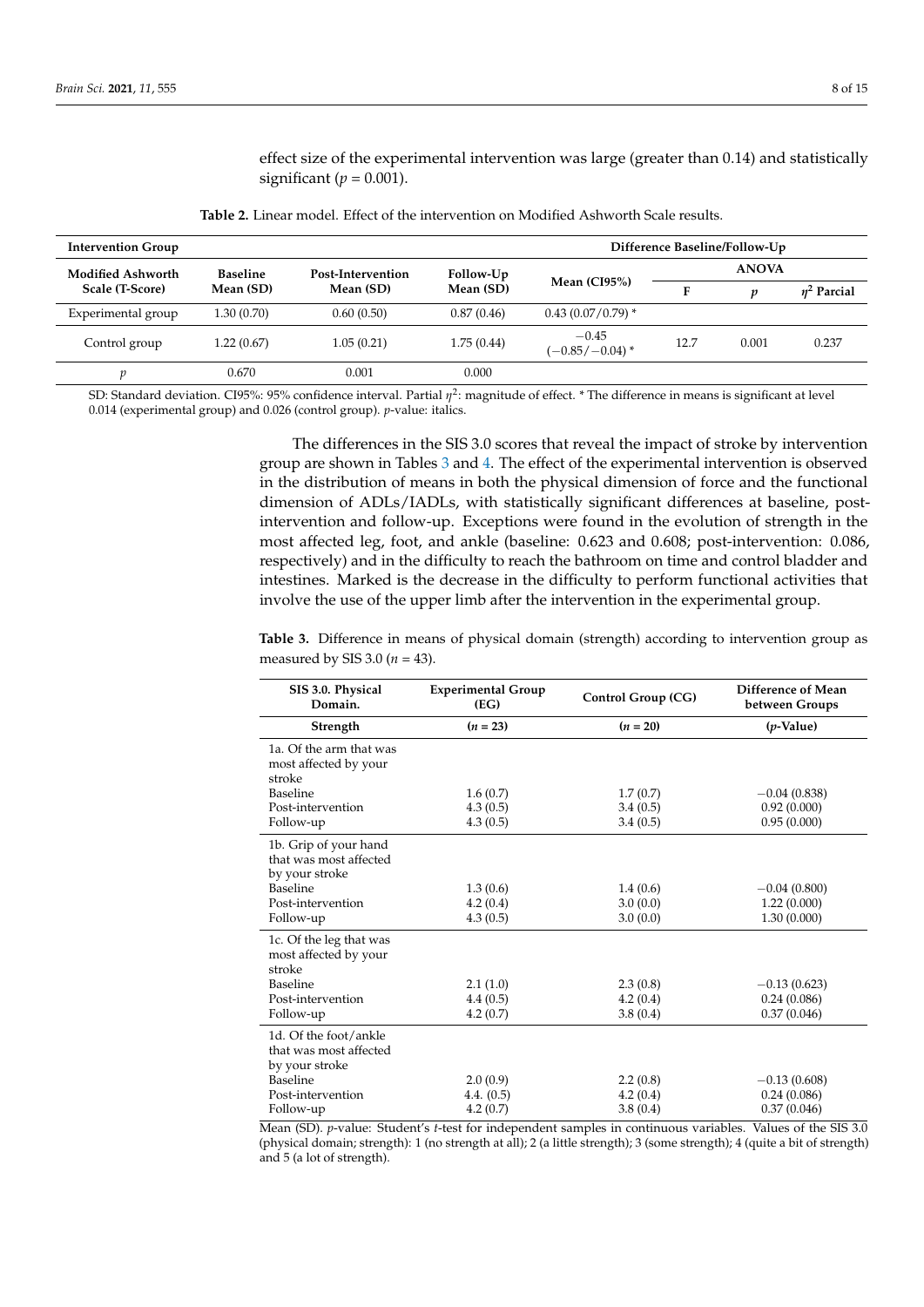| SIS 3.0. Physical Domain.                                                                                         | <b>Experimental Group</b><br>(EG) | <b>Control Group</b><br>(CG) | Difference of Mean<br>between Groups |
|-------------------------------------------------------------------------------------------------------------------|-----------------------------------|------------------------------|--------------------------------------|
| <b>ADL/IADL</b>                                                                                                   | $(n = 23)$                        | $(n = 20)$                   | $(p$ -Value)                         |
| 5a. Can you cut your food<br>with a knife and fork?                                                               |                                   |                              |                                      |
| Baseline                                                                                                          | 1.5(0.6)                          | 1.7(0.6)                     | $-0.17(0.317)$                       |
| Post-intervention                                                                                                 | 4.6(0.5)                          | 3.3(0.5)                     | 1.28(0.000)                          |
| Follow-up                                                                                                         | 4.6(0.5)                          | 3.3. (0.5)                   | 1.27(0.000)                          |
| 5b. Can you dress the top<br>part of your body?                                                                   |                                   |                              |                                      |
| Baseline<br>Post-intervention                                                                                     | 1.7(0.8)<br>4.9(0.3)              | 1.7(0.6)                     | $-0.04(0.836)$<br>1.49(0.000)        |
| Follow-up                                                                                                         | 5.0(0.0)                          | 3.4(0.5)<br>3.4(0.5)         | 1.60(0.000)                          |
|                                                                                                                   |                                   |                              |                                      |
| 5c. Can you bathe yourself?<br>Baseline                                                                           | 1.6(0.7)                          | 1.7(0.6)                     | $-0.09(0.667)$                       |
| Post-intervention                                                                                                 | 4.5(0.5)                          | 3.3(0.5)                     | 1.14(0.000)                          |
| Follow-up                                                                                                         | 4.6(0.5)                          | 3.4(0.5)                     | 1.22(0.000)                          |
| 5d. Can you clip your<br>toenails?                                                                                |                                   |                              |                                      |
| Baseline                                                                                                          | 1.3(0.5)                          | 1.3(0.6)                     | $-0.09(0.599)$                       |
| Post-intervention                                                                                                 | 3.7(0.8)                          | 3.2(0.4)                     | 0.51(0.010)                          |
| Follow-up                                                                                                         | 3.7(0.8)                          | 3.2(0.4)                     | 0.50(0.013)                          |
| 5e. Can you get to the toilet<br>on time?                                                                         |                                   |                              |                                      |
| Baseline                                                                                                          | 3.2(1.0)                          | 3.2(0.8)                     | 0.04(0.870)                          |
| Post-intervention                                                                                                 | 4.8(0.4)                          | 4.5(0.5)                     | 0.26(0.073)                          |
| Follow-up                                                                                                         | 4.8(0.4)                          | 4.6(0.5)                     | 0.23(0.109)                          |
| 5f. Can you control your<br>bladder (not have an<br>accident)?                                                    |                                   |                              |                                      |
| Baseline                                                                                                          | 5.0(0.0)                          | 5.0(0.2)                     | 0.04(0.323)                          |
| Post-intervention<br>Follow-up                                                                                    | 5.0(0.0)<br>5.0(0.0)              | 5.0(0.2)<br>5.0(0.2)         | 0.05(0.301)<br>0.05(0.289)           |
|                                                                                                                   |                                   |                              |                                      |
| 5g. Can you control your<br>bowels (not have an<br>accident)?                                                     |                                   |                              |                                      |
| Baseline                                                                                                          | 5.0(0.0)                          | 5.0(0.2)                     | 0.04(0.323)                          |
| Post-intervention                                                                                                 | 5.0(0.0)                          | 5.0(0.2)                     | 0.05(0.301)                          |
| Follow-up                                                                                                         | 5.0(0.0)                          | 5.0(0.2)                     | 0.05(0.289)                          |
| 5h. Can you do light<br>household tasks/chores (e.g.,<br>dust, make the bed, take out<br>garbage, do the dishes)? |                                   |                              |                                      |
| Baseline                                                                                                          | 1.7(0.6)                          | 1.7(0.4)                     | 0.00(1.000)                          |
| Post-intervention                                                                                                 | 4.7(0.5)                          | 3.8(0.4)                     | 0.93(0.000)                          |
| Follow-up                                                                                                         | 4.7(0.5)                          | 3.8(0.4)                     | 0.95(0.000)                          |
| 5i. Can you go shopping?                                                                                          |                                   |                              |                                      |
| Baseline                                                                                                          | 1.7(0.5)                          | 1.7(0.4)                     | $-0.09(0.532)$                       |
| Post-intervention<br>Follow-up                                                                                    | 4.4(0.5)<br>4.5(0.5)              | 3.1(0.4)<br>3.1(0.4)         | 1.34(0.000)<br>1.38(0.000)           |
| 5j. Can you do heavy                                                                                              |                                   |                              |                                      |
| household chores (e.g.,<br>vacuum, laundry, or yard<br>work)?                                                     |                                   |                              |                                      |
| Baseline                                                                                                          | 1.7(0.5)                          | 1.7(0.4)                     | $-0.09(0.532)$                       |
| Post-intervention                                                                                                 | 4.3(0.6)                          | 3.0(0.4)                     | 1.21(0.000)                          |
| Follow-up                                                                                                         | 4.3(0.6)                          | 3.1(0.4)                     | 1.25(0.000)                          |

<span id="page-8-0"></span>**Table 4.** Difference in means of physical domain (ADL/IADL) according to intervention group as measured by SIS 3.0 (*n* = 43).

Mean (SD). *p*-value: Student's *t*-test for independent samples in continuous variables. Values of the SIS 3.0 (physical domain; ADL/AIDL): 1 (could not do at all); 2 (very difficult); 3 (somewhat difficult); 4 (a little difficult) and 5 (not difficult at all).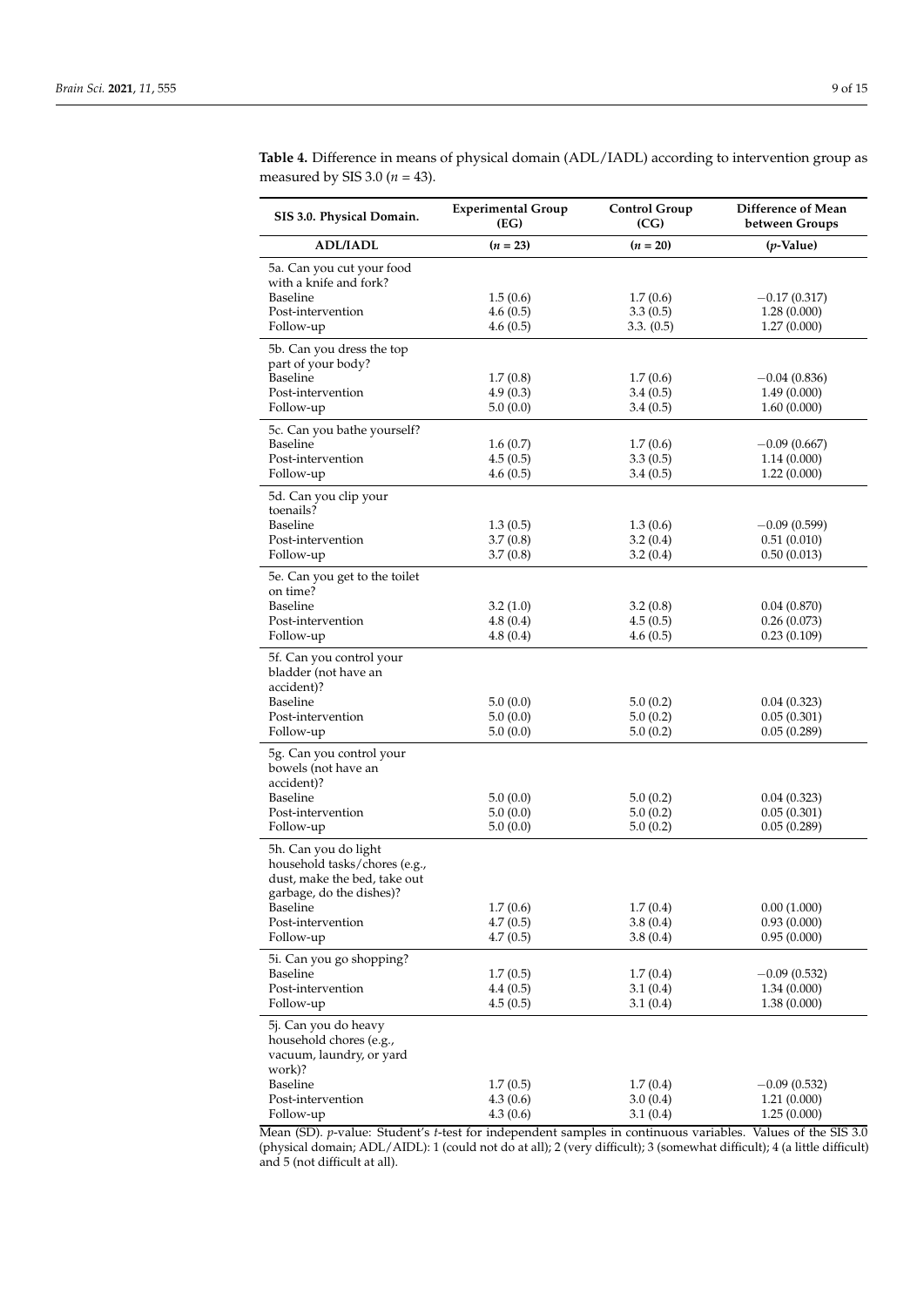The graphic representation of the effect of the experimental intervention on the total strength scores and ADLs/IADLs (physical domain SIS 3.0) are shown in Figure [3.](#page-9-0) A progressive and positive increase is observed in the means of both groups, being more marked in the experimental group ( $p = 0.000$  in post-intervention and follow-up). The means between post-intervention and follow-up do not differ in any of the groups.

<span id="page-9-0"></span>

Figure 3. Graphic representation of the intervention's effect on the total scores of strength domain (minimum: 4; maximum: 20) and ADLs/IADLs (minimum: 10; maximum: 50) of the SIS 3.0 instrument. 20) and ADLs/IADLs (minimum: 10; maximum: 50) of the SIS 3.0 instrument.

Table 5 shows the differences in the evolution of the results in global stroke recovery Table [5](#page-9-1) shows the differences in the evolution of the results in global stroke recovery by  $\mathbf{r}$  intervention group. The increase in SIS 3.0 score is observed in both groups, but is observed in both groups, but is  $\mathbf{r}$ intervention group. The increase in SIS 3.0 score is observed in both groups, but is notably higher in the experimental group (baseline/post-intervention mean: from 28.7 to 86.5). During follow-up, the control group remained stable, while scores in the experimental group decreased slightly (mean post-intervention/follow-up: from 86.5 to 78.3). The magnitude of the effect of the experimental intervention is large (0.633) and statistically significant ( $p = 0.000$ ).

<span id="page-9-1"></span>

| <b>Intervention Group</b>            |                 | Difference Baseline/Follow-Up |             |                              |              |       |                  |
|--------------------------------------|-----------------|-------------------------------|-------------|------------------------------|--------------|-------|------------------|
|                                      | <b>Baseline</b> | Post-Intervention             | Follow-Up   | Mean $(CI95%)$               | <b>ANOVA</b> |       |                  |
|                                      | Mean (SD)       | Mean (SD)                     | Mean (SD)   |                              | F            | p     | $\eta^2$ Parcial |
| Global Recovery SIS 3.0<br>(T-Score) |                 |                               |             |                              |              |       |                  |
| Experimental group                   | 28.7(12.5)      | 86.5(7.1)                     | 78.3 (10.7) | $-49.5$<br>$(-56.4/-42.8)$ * |              |       |                  |
| Control group                        | 26.1(4.5)       | 56.7(4.8)                     | 59.0(6.4)   | $-33.0$<br>$(-36.8/-29.1)$ * | 70.6         | 0.000 | 0.633            |
| p                                    | 0.359           | 0.000                         | 0.000       |                              |              |       |                  |
|                                      |                 |                               |             |                              |              |       |                  |

**Table 5.** Linear model. Effect of the intervention on global recovery from stroke (SIS 3.0).

SD: Standard deviation. CI95%: 95% confidence interval. Partial  $\eta^2$ : magnitude of effect. \* The difference in means is significant at level 0.000. *p*-value: italics.

# **4. Discussion 4. Discussion**

The results of this study suggest that VRET with Rehametrics© in combination with The results of this study suggest that VRET with Rehametrics© in combination with conventional physiotherapy and occupational therapy is effective in the rehabilitation of conventional physiotherapy and occupational therapy is effective in the rehabilitation of the upper limb in survivors of stroke in the subacute phase. the upper limb in survivors of stroke in the subacute phase.

Objective and validated outcome measures were used to assess muscle tone [\[34\]](#page-13-0), motor function of the upper limb [2[9\], a](#page-12-21)nd the impact of stroke diagnosis in the physical domain and in ADLs [\[38](#page-13-13)], in comparison with the control group. domain and in ADLs [38], in comparison with the control group.

Several research studies have used the FMA-UE to assess the effects of the intervention on motor function in the upper limb. Their results suggest a significant difference between  $\alpha$  between intervention groups, while the improvement of muscle strength has not shown significant intervention groups, while the improvement of muscle strength has not shown significant<br>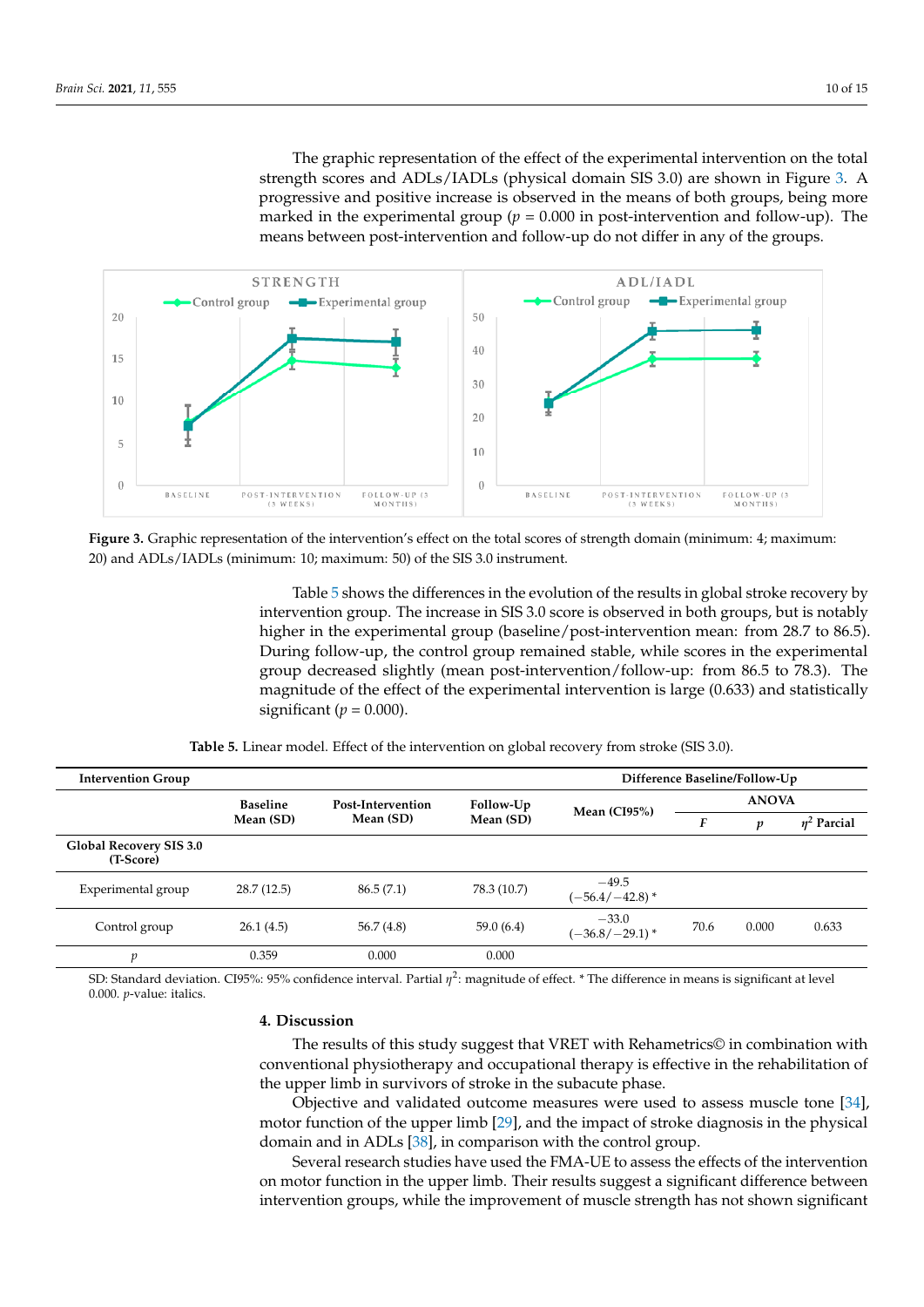differences before and after the intervention [\[17](#page-12-9)[,52](#page-13-14)[,53\]](#page-13-15). In our study, the increase in muscle strength in the upper limb and the differences found between the experimental and control groups can be explained by the placement of weights on the wrists during SVR training, coinciding with findings by Miclaus et al. [\[54\]](#page-13-16).

The use of VRET in treatments leading to functional recovery of the upper limb in stroke patients is based on a new, enriched, and interactive environment that influences neuroplasticity, especially in subacute phases of the disease, leading to participants manifesting the maximum level of brain reorganization [\[55\]](#page-13-17). No significant differences were found in the baseline evaluation of the intervention groups, so we can assume that the results are a consequence of the use of SVR technology in active and intensive training and the demands and challenges of the exergames [\[54\]](#page-13-16). The use of SVR as a rehabilitation method represents an alternative therapeutic concept that is attractive to patients as they focus on the demands of the exergames and not on the repetitions or the degree of difficulty of the exercise. It facilitates the relearning of coordinated motor patterns and allows us to create an environment in which the intensity of visual and auditory feedback and training can be manipulated and systematically enhanced to create individualized motor learning paradigms. This personalization increases treatment compliance and generates a positive effect on the emotional state of patients [\[56\]](#page-13-18).

We used the SIS 3.0 scale and physical domain subscale to examine the differences in the ability to perform ADLs after the intervention. This revealed statistically significant differences in activities involving the use of the upper limb, such as eating and dressing  $(p = 0.000)$ . Saposnik et al. [\[57\]](#page-14-0) examined the effects of virtual reality training in stroke patients using SIS 3.0 and reported the same significant differences as our study, despite their use of nonspecific virtual reality (NSVR). In this sense, Maier et al. [\[58\]](#page-14-1) have recently published a meta-analysis in which they analyze the differences between NSVR and SVR in relation to motor recovery after stroke diagnosis. They conclude that studies with NSVR focus on three principles: variable practice, promotion of paretic limb use, and dosage, while more than 50% of studies with SVR include the same three principles of NSVR plus explicit and implicit feedback, increased difficulty and specific practice focused on the task. They compared the subsets of studies (NSVR vs. SVR) and observed a greater impact on motor function and activity of the upper limbs in the case of SVR with statistically significant differences.

The results of other studies coincide with the significant improvements of our study in the IADLs (shopping;  $p = 0.000$ ). In their case, and unlike Rehametrics©, they used exergames that simulated the task of purchasing specifically [\[17](#page-12-9)[,59\]](#page-14-2). Schuster et al. [\[55\]](#page-13-17) explain that the differences found in the improvement of strength measured with the SIS 3.0 tool could be explained by the high number of repetitions in the movements that involve the upper limb during training with the exergames of the SVR system, which coincides with our results ( $p = 0.000$ ).

Young-Bin et al. [\[60\]](#page-14-3) found no statistically significant differences in the Modified Ashworth Scale after the combined intervention of virtual reality and real objects. However, in our study, the experimental group significantly decreased in muscle tone and the magnitude of the effect of the experimental intervention on this variable is large ( $\eta^2$  = 0.237). The differences in the findings may be due to the number of weekly sessions and the time elapsed between the diagnosis and the start of the experimental intervention.

The above results suggest that SVR exercise-based intervention programs positively affect the recovery of upper limb motor function and the ability to independently perform ADL in people with stroke.

#### *Limitations*

The findings of the present study may not coincide with results found in stroke patients in other phases of the disease or whose onset is prolonged over time or in institutions with less intensive rehabilitation programs.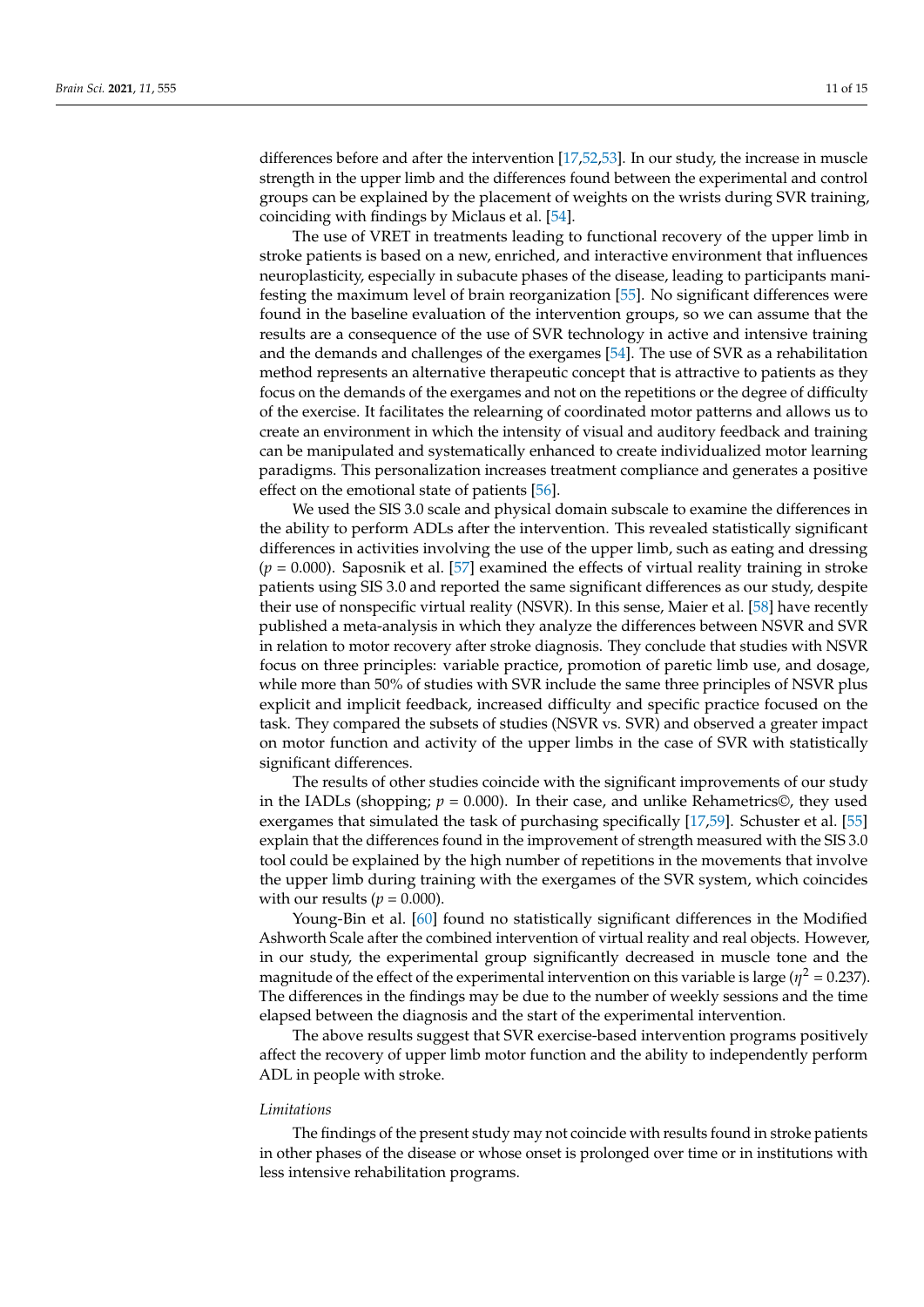The onset of the COVID-19 pandemic hindered the monitoring of the participants. The study design initially included an evaluation of the evolution at six months since completion of the combined treatment (VRET+conventional treatment) in the experimental group or conventional therapy in the control group.

The study was limited to a single center, and the results found may differ from other multicenter studies with comparable design and methodology [\[61](#page-14-4)[,62\]](#page-14-5). The participants could not be blinded because they agreed on the conventional rehabilitative treatment.

In addition, virtual reality software developers should expand their research to help clinicians estimate the differences that these systems have in the cognitive and spatial representations of the individual. For example, Coomer et al. [\[63\]](#page-14-6) suggest that swinging of the upper limbs is a locomotion technique that causes a high spatial awareness in the person who experiences it through virtual reality-based technology, and other researchers argue that the teleportation in the exergames can cause spatial disorientation due to the lack of self-movement signals [\[64](#page-14-7)[,65\]](#page-14-8).

#### **5. Conclusions**

The conventional rehabilitation approach combined with SVR appears to be more effective than conventional physiotherapy and occupational therapy alone in improving upper limb motor function and execution and autonomy in ADL in stroke survivors. Virtual reality as a complement to conventional rehabilitation treatment is associated with a decrease in muscle tone and greater overall recovery after stroke diagnosis.

**Author Contributions:** Conceptualization, M.R.-H., B.P.-L., and J.-J.C.-Á.; methodology, M.R.-H. and J.-J.C.-Á.; software, M.R.-H. and J.-J.C.-Á.; validation, M.R.-H., B.P.-L., and J.-J.C.-Á.; formal analysis, M.R.-H. and J.-J.C.-Á.; investigation, M.R.-H.; writing—original draft preparation, M.R.-H., B.P.-L., and J.-J.C.-Á.; writing—review and editing, A.M.-M., A.-I.C.-S., and J.L.M.-C.; supervision, A.M.-M., A.-I.C.-S., and J.L.M.-C. All authors have read and agreed to the published version of the manuscript.

**Funding:** Sponsored by the University of Castilla La Mancha (grant # 2020-GRIN-29192).

**Institutional Review Board Statement:** The study was conducted according to the guidelines of the Declaration of Helsinki, and approved by the Research Ethics and Medicines Committee (CEIm) of the integrate health area of Talavera de la Reina (protocol code: 12/2018 and date of approval: 17 April 2018).

**Informed Consent Statement:** Informed consent was obtained from all subjects involved in the study.

**Conflicts of Interest:** The authors declare no conflict of interest with respect to the research, authorship, and/or publication of this article.

# **References**

- <span id="page-11-0"></span>1. Mendis, S. Stroke Disability and Rehabilitation of Stroke: World Health Organization Perspective. *Int. J. Stroke* **2013**, *8*, 3–4. [\[CrossRef\]](http://doi.org/10.1111/j.1747-4949.2012.00969.x) [\[PubMed\]](http://www.ncbi.nlm.nih.gov/pubmed/23280261)
- <span id="page-11-1"></span>2. Mathers, C.D.; Loncar, D. Projections of global mortality and burden of disease from 2002 to 2030. *PLoS Med.* **2006**, *3*, e442. [\[CrossRef\]](http://doi.org/10.1371/journal.pmed.0030442) [\[PubMed\]](http://www.ncbi.nlm.nih.gov/pubmed/17132052)
- <span id="page-11-2"></span>3. SAFE: The Economic Impact of Stroke. Available online: <https://www.safestroke.eu/economic-impact-of-stroke/> (accessed on 14 March 2021).
- <span id="page-11-3"></span>4. Duncan, J.; Van Wijck, F.; Pollock, A.; Ali, M. Outcome measures in post-stroke arm rehabilitation trials: Do existing measures capture outcomes that are important to stroke survivors, carers, and clinicians? *Clin. Rehabil.* **2019**, *33*, 737–749. [\[CrossRef\]](http://doi.org/10.1177/0269215518823248) [\[PubMed\]](http://www.ncbi.nlm.nih.gov/pubmed/30646750)
- 5. Bosomworth, H.; Rodgers, H.; Shaw, L.; Smith, L.; Aird, L.; Howel, D.; Wilson, N.; Alvarado, N.; Andole, S.; Cohen, D.L.; et al. Evaluation of the enhanced upper limb therapy programme within the Robot-Assisted Training for the Upper Limb after Stroke trial: Descriptive analysis of intervention fidelity, goal selection and goal achievement. *Clin. Rehabil.* **2020**, *35*, 119–134. [\[CrossRef\]](http://doi.org/10.1177/0269215520953833)
- <span id="page-11-4"></span>6. Schnabel, S.; Van Wijck, F.; Bain, B.; Barber, M.; Dall, P.; Fleming, A.; Kerr, A.; Langhorne, P.; McConnachie, A.; Molloy, K.; et al. Experiences of augmented arm rehabilitation including supported self-management after stroke: A qualitative investigation. *Clin. Rehabil.* **2020**, *35*, 288–301. [\[CrossRef\]](http://doi.org/10.1177/0269215520956388)
- <span id="page-11-5"></span>7. Crichton, S.L.; Bray, B.D.; McKevitt, C.; Rudd, A.G.; Wolfe, C.D.A. Patient outcomes up to 15 years after stroke: Survival, disability, quality of life, cognition and mental health. *J. Neurol. Neurosurg. Psychiatry* **2016**, *87*, 1091–1098. [\[CrossRef\]](http://doi.org/10.1136/jnnp-2016-313361)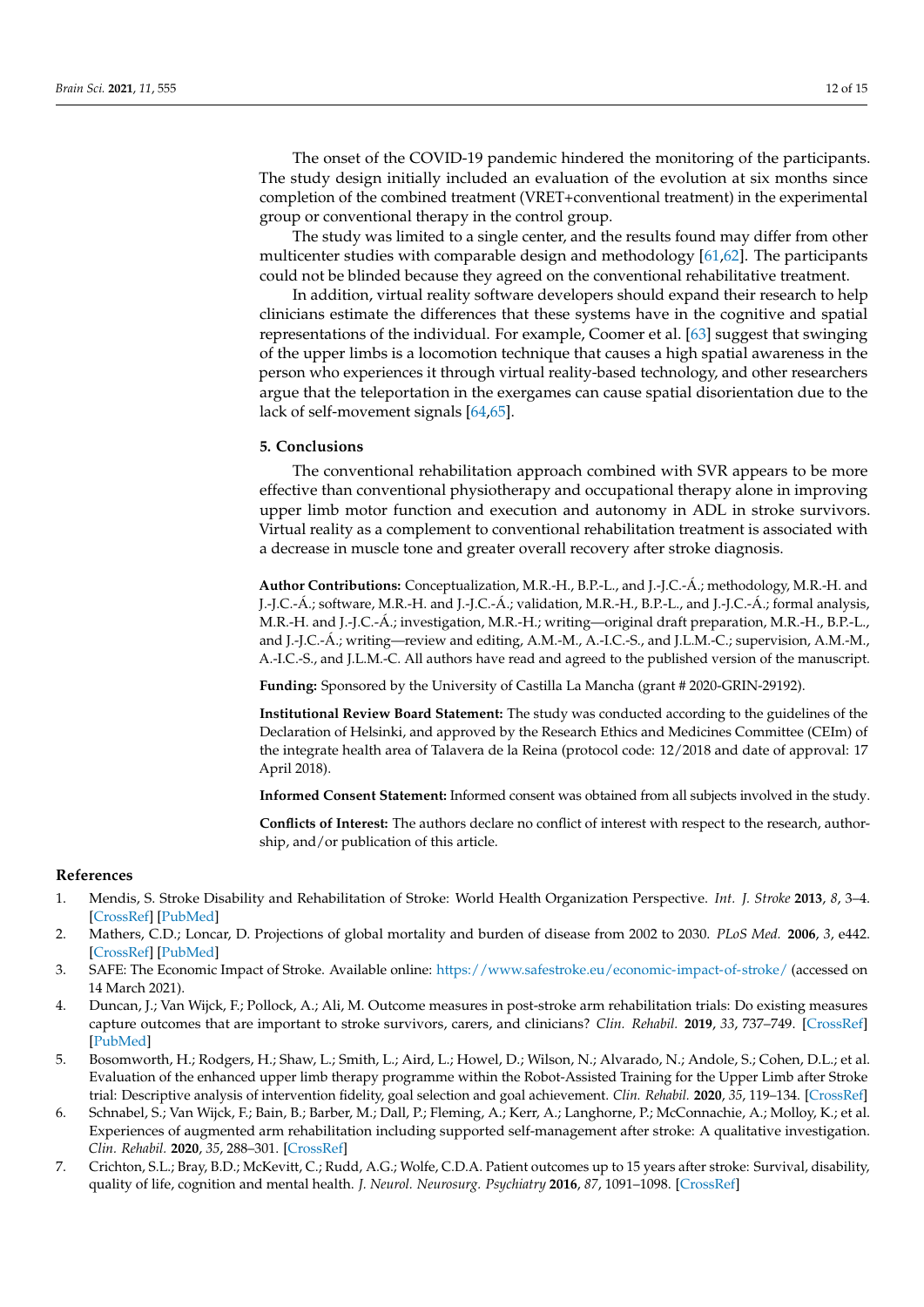- <span id="page-12-0"></span>8. Mukherjee, D.; Patil, C.G. Epidemiology and the Global Burden of Stroke. *World Neurosurg.* **2011**, *76*, S85–S90. [\[CrossRef\]](http://doi.org/10.1016/j.wneu.2011.07.023) [\[PubMed\]](http://www.ncbi.nlm.nih.gov/pubmed/22182277)
- <span id="page-12-1"></span>9. Cheiloudaki, E.; Alexopoulos, E.C. Adherence to Treatment in Stroke Patients. *Int. J. Environ. Res. Public Health* **2019**, *16*, 196. [\[CrossRef\]](http://doi.org/10.3390/ijerph16020196) [\[PubMed\]](http://www.ncbi.nlm.nih.gov/pubmed/30641978)
- <span id="page-12-2"></span>10. Turolla, A.; Dam, M.; Ventura, L.; Tonin, P.; Agostini, M.; Zucconi, C.; Kiper, P.; Cagnin, A.; Piron, L. Virtual reality for the rehabilitation of the upper limb motor function after stroke: A prospective controlled trial. *J. Neuroeng. Rehabil.* **2013**, *10*, 85. [\[CrossRef\]](http://doi.org/10.1186/1743-0003-10-85) [\[PubMed\]](http://www.ncbi.nlm.nih.gov/pubmed/23914733)
- <span id="page-12-3"></span>11. Kaplan, P.E.; Cailliet, R.; Kaplan, C.P. *Rehabilitation of Stroke*; Kaplan, P.E., Cailliet, R., Kaplan, C.P., Eds.; Elsevier Science, Butterworth-Heinemann: Burlington, MA, USA, 2003; p. 180.
- <span id="page-12-4"></span>12. Buma, F.E.; Lindeman, E.; Ramsey, N.F.; Kwakkel, G. Review: Functional Neuroimaging Studies of Early Upper Limb Recovery After Stroke: A Systematic Review of the Literature. *Neurorehabil. Neural Repair* **2010**, *24*, 589–608. [\[CrossRef\]](http://doi.org/10.1177/1545968310364058)
- <span id="page-12-5"></span>13. Kwakkel, G.; Kollen, B.J.; Van der Grond, J.; Prevo, A.J.H. Probability of Regaining Dexterity in the Flaccid Upper Limb. *Stroke* **2003**, *34*, 2181–2186. [\[CrossRef\]](http://doi.org/10.1161/01.STR.0000087172.16305.CD) [\[PubMed\]](http://www.ncbi.nlm.nih.gov/pubmed/12907818)
- <span id="page-12-6"></span>14. Da Silva, M.; Bermúdez, S.; Duarte, E.; Verschure, P.F.M.J. Virtual reality based rehabilitation speeds up functional recovery of the upper extremities after stroke: A randomized controlled pilot study in the acute phase of stroke using the rehabilitation gaming system. *Restor. Neurol. Neurosci.* **2011**, *29*, 287–298. [\[CrossRef\]](http://doi.org/10.3233/RNN-2011-0599)
- <span id="page-12-7"></span>15. Mekbib, D.B.; Han, J.; Zhang, L.; Fang, S.; Jiang, H.; Zhu, J.; Roe, A.W.; Xu, D. Virtual reality therapy for upper limb rehabilitation in patients with stroke: A meta-analysis of randomized clinical trials. *Brain Inj.* **2020**, *34*, 456–465. [\[CrossRef\]](http://doi.org/10.1080/02699052.2020.1725126) [\[PubMed\]](http://www.ncbi.nlm.nih.gov/pubmed/32064964)
- <span id="page-12-8"></span>16. Thomson, K.; Pollock, A.; Bugge, C.; Brady, M. Commercial Gaming Devices for Stroke Upper Limb Rehabilitation: A Systematic Review. *Int. J. Stroke* **2014**, *9*, 479–488. [\[CrossRef\]](http://doi.org/10.1111/ijs.12263) [\[PubMed\]](http://www.ncbi.nlm.nih.gov/pubmed/24661797)
- <span id="page-12-9"></span>17. Ahmad, M.A.; Singh, D.K.A.; Mohd, N.A.; Hooi, K.; Ibrahim, N. Virtual Reality Games as an Adjunct in Improving Upper Limb Function and General Health among Stroke Survivors. *Int. J. Environ. Res. Public Health* **2019**, *16*, 5144. [\[CrossRef\]](http://doi.org/10.3390/ijerph16245144) [\[PubMed\]](http://www.ncbi.nlm.nih.gov/pubmed/31888293)
- <span id="page-12-10"></span>18. Akinladejo, F.O. Virtual Environments in Physical Therapy. In *Virtual Reality and Environments*; Sík Lányi, C., Ed.; IntechOpen, University of Pannonia: Veszprém, Hungary, 2012; pp. 1–10. [\[CrossRef\]](http://doi.org/10.5772/37132)
- <span id="page-12-11"></span>19. Sveistrup, H. Motor rehabilitation using virtual reality. *J. Neuroeng. Rehabil.* **2004**, *1*, 10. [\[CrossRef\]](http://doi.org/10.1186/1743-0003-1-10)
- <span id="page-12-12"></span>20. Laver, K.E.; George, S.; Thomas, S.; Deutsch, J.E.; Crotty, M. Virtual reality for stroke rehabilitation. *Cochrane Database Syst. Rev.* **2015**, *2015*, CD008349. [\[CrossRef\]](http://doi.org/10.1002/14651858.CD008349.pub3)
- <span id="page-12-13"></span>21. Laver, K.E.; Lange, B.; George, S.; Deutsch, J.E.; Saposnik, G.; Crotty, M. Virtual reality for stroke rehabilitation. *Cochrane Database Syst. Rev.* **2017**, *11*, CD008349. [\[CrossRef\]](http://doi.org/10.1002/14651858.CD008349.pub4)
- <span id="page-12-14"></span>22. Hruby, F.; Castellanos, I.; Ressl, R. Cartographic Scale in Immersive Virtual Environments. *J. Cartogr. Geogr. Inf.* **2020**, *21*, 399. [\[CrossRef\]](http://doi.org/10.1007/s42489-020-00055-y)
- <span id="page-12-15"></span>23. Liang, Z.; Zhou, K.; Gao, K. Development of Virtual Reality Serious Game for Underground Rock-Related Hazards Safety Training. *IEEE Access* **2019**, *2019*, 118639–118649. [\[CrossRef\]](http://doi.org/10.1109/ACCESS.2019.2934990)
- <span id="page-12-16"></span>24. O'Meara, D.; Korte, A.; Dickmann, F. Effects of Virtual Reality Locomotion Techniques on Distance Estimations. *ISPRS Int. J. Geo-Inf.* **2021**, *10*, 150. [\[CrossRef\]](http://doi.org/10.3390/ijgi10030150)
- <span id="page-12-17"></span>25. Ruddle, R.A.; Volkova, E.; Bülthoff, H.H. Walking improves your cognitive map in enviroments that are large-scale and large in extent. *ACM Trans. Comput. Hum. Interact.* **2011**, *18*, 1–20. [\[CrossRef\]](http://doi.org/10.1145/1970378.1970384)
- <span id="page-12-18"></span>26. ISRCTN—ISRCTN27760662: Effectiveness of Virtual Reality Devices in the Rehabilitation of Adults with Stroke. Available online: <http://www.isrctn.com/ISRCTN27760662> (accessed on 8 January 2021).
- <span id="page-12-19"></span>27. Schulz, K.F.; Altman, D.G.; Moher, D.; CONSORT Group. CONSORT 2010 Statement: Updated guidelines for reporting parallel group randomised trials. *BMC Med.* **2010**, *8*, 18. [\[CrossRef\]](http://doi.org/10.1186/1741-7015-8-18)
- <span id="page-12-20"></span>28. Liu, X.; Cruz, S.; Moher, D.; Calvert, M.J.; Denniston, A.K.; The SPIRIT-AI and CONSORT-AI Working Group. Reporting guidelines for clinical trial reports for interventions involving artificial intelligence: The CONSORT-AI extension. *Nat. Med.* **2020**, *26*, 1364–1374. [\[CrossRef\]](http://doi.org/10.1038/s41591-020-1034-x)
- <span id="page-12-21"></span>29. Roman, N.; Miclaus, R.; Repanovici, A.; Nicolau, C. Equal Opportunities for Stroke Survivors' Rehabilitation: A Study on the Validity of the Upper Extremity Fugl-Meyer Assessment Scale Translated and Adapted into Romanian. *Medicina* **2020**, *56*, 409. [\[CrossRef\]](http://doi.org/10.3390/medicina56080409)
- 30. Kim, W.S.; Cho, S.; Baek, D.; Bang, H.; Paik, N.J. Upper Extremity Functional Evaluation by Fugl-Meyer Assessment Scoring Using Depth-Sensing Camera in Hemiplegic Stroke Patients. *PLoS ONE* **2016**, *11*, e0158640. [\[CrossRef\]](http://doi.org/10.1371/journal.pone.0158640) [\[PubMed\]](http://www.ncbi.nlm.nih.gov/pubmed/27367518)
- 31. Winstein, C.J.; Stein, J.; Arena, R.; Bates, B.; Cherney, S.C.; Deruyter, F.; Eng, J.J.; Fisher, B.; Harvey, R.L.; Lang, C.E.; et al. Guidelines for Adult Stroke Rehabilitation and Recovery: A Guideline for Healthcare Professionals From the American Heart Association/American Stroke Association. *Stroke* **2016**, *47*. [\[CrossRef\]](http://doi.org/10.1161/STR.0000000000000098)
- <span id="page-12-22"></span>32. Woodbury, M.L.; Velozo, C.A.; Richards, L.G.; Duncan, P.W.; Studenski, S.; Lai, S.M. Longitudinal Stability of the Fugl-Meyer Assessment of the Upper Extremity. *Arch. Phys. Med. Rehabil.* **2008**, *89*, 1563–1569. [\[CrossRef\]](http://doi.org/10.1016/j.apmr.2007.12.041) [\[PubMed\]](http://www.ncbi.nlm.nih.gov/pubmed/18674991)
- <span id="page-12-23"></span>33. Ferrer, B.M. Adaptación y Validación al Español de la Escala Fugl-Meyer en el Manejo de la Rehabilitación de Pacientes con Ictus. Ph.D. Thesis, Sevilla University, Sevilla, Spain, 2016. Available online: <http://hdl.handle.net/11441/40335> (accessed on 9 January 2021).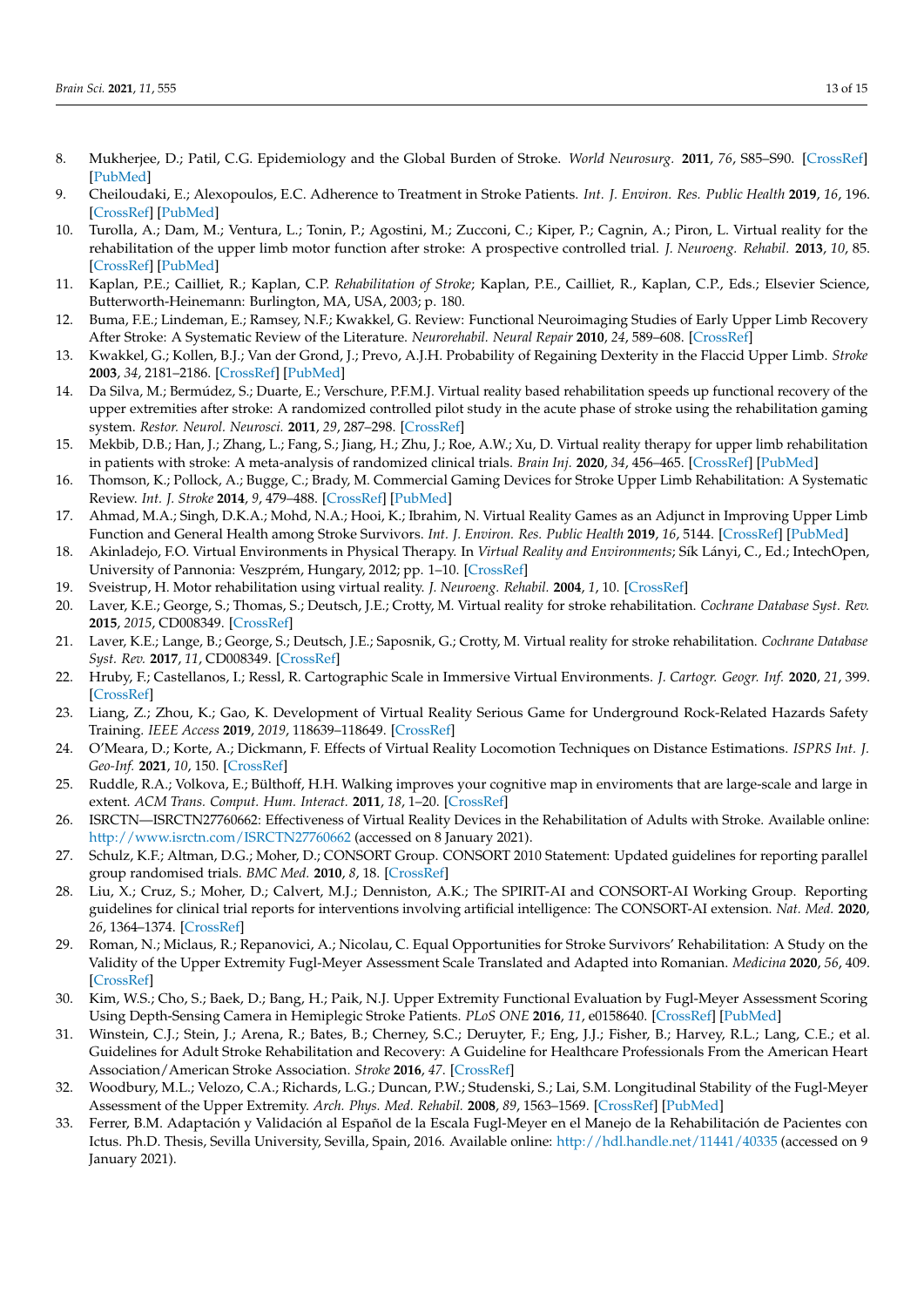- <span id="page-13-0"></span>34. Brashear, A.; Zafonte, R.; Corcoran, M.; Galvez-Jimenez, N.; Gracies, J.M.; Gordon, M.F.; Mcafee, A.; Ruffing, K.; Thompson, B.; Williams, M.; et al. Inter- and intrarater reliability of the Ashworth Scale and the Disability Assessment Scale in patients with upper-limb poststroke spasticity. *Arch. Phys. Med. Rehabil.* **2002**, *83*, 1349–1354. [\[CrossRef\]](http://doi.org/10.1053/apmr.2002.35474)
- <span id="page-13-1"></span>35. Duncan, P.W.; Bode, R.K.; Min, S.; Perera, S. Rasch analysis of a new stroke-specific outcome scale: The stroke impact scale11No commercial party having a direct financial interest in the results of the research supporting this article has or will confer a benefit upon the author(s) or upon any organization with which the author(s) is/are associated. *Arch. Phys. Med. Rehabil.* **2003**, *84*, 950–963. [\[CrossRef\]](http://doi.org/10.1016/S0003-9993(03)00035-2)
- <span id="page-13-2"></span>36. Lin, K.C.; Fu, T.; Wu, C.Y.; Hsieh, Y.W.; Chen, C.L.; Lee, P.C. Psychometric comparisons of the Stroke Impact Scale 3.0 and Stroke-Specific Quality of Life Scale. *Qual. Life Res.* **2010**, *19*, 435–443. [\[CrossRef\]](http://doi.org/10.1007/s11136-010-9597-5)
- 37. Chou, C.Y.; Ou, Y.C.; Chiang, T.R. Psychometric comparisons of four disease-specific health-related quality of life measures for stroke survivors. *Clin. Rehabil.* **2015**, *29*, 816–829. [\[CrossRef\]](http://doi.org/10.1177/0269215514555137) [\[PubMed\]](http://www.ncbi.nlm.nih.gov/pubmed/25352615)
- <span id="page-13-13"></span>38. Vellone, E.; Savini, S.; Fida, R.; Dickson, V.V.; Melkus, G.D.; Carod-Artal, F.J.; Rocco, G.; Alvaro, R. Psychometric Evaluation of the Stroke Impact Scale 3.0. *J. Cardiovasc. Nurs.* **2015**, *30*, 229–241. [\[CrossRef\]](http://doi.org/10.1097/JCN.0000000000000145) [\[PubMed\]](http://www.ncbi.nlm.nih.gov/pubmed/24695074)
- <span id="page-13-3"></span>39. Lee, S.C.; Lin, G.H.; Huang, Y.J.; Huang, S.L.; Chou, C.Y.; Chiang, H.Y.; Hsieh, C.L. Cross-Validation of the Factorial Validity of the Stroke Impact Scale 3.0 in Patients With Stroke. *Am. J. Occup. Ther.* **2021**, *75*, 7502205070. [\[CrossRef\]](http://doi.org/10.5014/ajot.2021.040659) [\[PubMed\]](http://www.ncbi.nlm.nih.gov/pubmed/33657349)
- <span id="page-13-4"></span>40. Carmeli, E.; Peleg, S.; Bartur, G.; Elbo, E.; Vatine, J.J. HandTutorTM enhanced hand rehabilitation after stroke—A pilot study. *Physiother. Res. Int.* **2011**, *16*, 191–200. [\[CrossRef\]](http://doi.org/10.1002/pri.485) [\[PubMed\]](http://www.ncbi.nlm.nih.gov/pubmed/20740477)
- <span id="page-13-5"></span>41. Rodríguez-Hernández, M.; Fernández-Panadero, C.; López-Martín, O.; Polonio-López, B. Hand Rehabilitation after Chronic Brain Damage: Effectiveness, Usability and Acceptance of Technological Devices: A Pilot Study. In *Physical Disabilities—Therapeutic Implications*; Tan, U., Ed.; IntechOpen, Cukurova University: Sarıçam/Adana, Turkey, 2017; pp. 57–72. [\[CrossRef\]](http://doi.org/10.5772/67532)
- <span id="page-13-6"></span>42. Chua, K.S.G.; Kuah, C.W.K. Innovating With Rehabilitation Technology in the Real World: Promises, Potentials, and Perspectives. *Am. J. Phys. Med. Rehabil.* **2017**, *96*, S150–S156. [\[CrossRef\]](http://doi.org/10.1097/PHM.0000000000000799) [\[PubMed\]](http://www.ncbi.nlm.nih.gov/pubmed/28708632)
- <span id="page-13-7"></span>43. Rehametrics | Cuantificando la Rehabilitación Física y Cognitiva. Available online: <https://rehametrics.com/> (accessed on 9 January 2021).
- <span id="page-13-8"></span>44. Grefkes, C.; Fink, G.R. Connectivity-based approaches in stroke and recovery of function. *Lancet Neurol.* **2014**, *13*, 206–216. [\[CrossRef\]](http://doi.org/10.1016/S1474-4422(13)70264-3)
- 45. Saposnik, G.; Cohen, L.G.; Mamdani, M.; Pooyania, S.; Ploughman, M.; Cheung, D.; Shaw, J.; Hall, J.; Nord, P.; Dukelow, S.; et al. Efficacy and safety of non-immersive virtual reality exercising in stroke rehabilitation (EVREST): A randomised, multicentre, single-blind, controlled trial. *Lancet Neurol.* **2016**, *15*, 1019–1027. [\[CrossRef\]](http://doi.org/10.1016/S1474-4422(16)30121-1)
- <span id="page-13-9"></span>46. Sampaio-Baptista, C.; Sanders, Z.B.; Johansen-Berg, H. Structural Plasticity in Adulthood with Motor Learning and Stroke Rehabilitation. *Annu. Rev. Neurosci.* **2018**, *41*, 25–40. [\[CrossRef\]](http://doi.org/10.1146/annurev-neuro-080317-062015)
- <span id="page-13-10"></span>47. Martínez, M.C.; Parejo, M.T.; Laiz, N.M. Valoración del uso de las nuevas tecnologías en personas con esclerosis múltiple. *REDIS* **2018**, *6*, 149–171. [\[CrossRef\]](http://doi.org/10.5569/2340-5104.06.02.08)
- 48. Abreu, J.; Rebelo, S.; Paredes, H.; Barroso, J.; Martins, P.; Reis, A.; EuricoVasco, A. Assessment of Microsoft Kinect in the Monitoring and Rehabilitation of Stroke Patients. In *Recent Advances in Information Systems and Technologies*; Rocha, Á., Correia, A.M., Adeli, H., Reis, L.P., Costanzo, S., Eds.; Springer International Publishing: Berlin/Heidelberg, Germany, 2017; pp. 167–174. [\[CrossRef\]](http://doi.org/10.1007/978-3-319-56538-5_18)
- 49. Ashwini, K.; Amutha, R.; Nagarajan, K.K.; Raj, S.A. Kinect based Upper Limb Performance Assessment in Daily Life Activities. In Proceedings of the International Conference on Wireless Communications Signal Processing and Networking (WiSPNET), Chennai, India, 21–23 March 2019; pp. 201–205. [\[CrossRef\]](http://doi.org/10.1109/WiSPNET45539.2019.9032717)
- <span id="page-13-11"></span>50. Mousavi, H.; Khademi, M. A Review on Technical and Clinical Impact of Microsoft Kinect on Physical Therapy and Rehabilitation. *J. Med. Eng.* **2014**, *2014*, 846514. [\[CrossRef\]](http://doi.org/10.1155/2014/846514)
- <span id="page-13-12"></span>51. Rodríguez-Hernández, M.; Criado-Álvarez, J.J.; Corregidor-Sánchez, A.I.; Martín-Conty, J.L.; Mohedano-Moriano, A.; Polonio-López, B. Effects of Virtual Reality-Based Therapy on Quality of Life of Patients with Subacute Stroke: A Three-Month Follow-Up Randomized Controlled Trial. *Int. J. Environ. Res. Public Health* **2021**, *18*, 2810. [\[CrossRef\]](http://doi.org/10.3390/ijerph18062810)
- <span id="page-13-14"></span>52. Kim, J.H. Effects of a virtual reality video game exercise program on upper extremity function and daily living activities in stroke patients. *J. Phys. Ther. Sci.* **2018**, *30*, 1408–1411. [\[CrossRef\]](http://doi.org/10.1589/jpts.30.1408)
- <span id="page-13-15"></span>53. Norouzi-Gheidari, N.; Hernandez, A.; Archambault, P.S.; Higgins, J.; Poissant, L.; Kairy, D. Feasibility, Safety and Efficacy of a Virtual Reality Exergame System to Supplement Upper Extremity Rehabilitation Post-Stroke: A Pilot Randomized Clinical Trial and Proof of Principle. *Int. J. Environ. Res. Public Health* **2020**, *17*, 113. [\[CrossRef\]](http://doi.org/10.3390/ijerph17010113)
- <span id="page-13-16"></span>54. Miclaus, R.; Roman, N.; Caloian, S.; Mitoiu, B.; Suciu, O.; Onofrei, R.R.; Pavel, E.; Neculau, A. Non-Immersive Virtual Reality for Post-Stroke Upper Extremity Rehabilitation: A Small Cohort Randomized Trial. *Brain Sci.* **2020**, *10*, 655. [\[CrossRef\]](http://doi.org/10.3390/brainsci10090655) [\[PubMed\]](http://www.ncbi.nlm.nih.gov/pubmed/32967160)
- <span id="page-13-17"></span>55. Schuster-Amft, C.; Eng, K.; Suica, Z.; Thaler, I.; Signer, S.; Lehmann, I.; Schmid, L.; McCaskey, M.; Hawkins, M.; Verra, M.L.; et al. Effect of a four-week virtual reality-based training versus conventional therapy on upper limb motor function after stroke: A multicenter parallel group randomized trial. *PLoS ONE* **2018**, *13*, e0204455. [\[CrossRef\]](http://doi.org/10.1371/journal.pone.0204455) [\[PubMed\]](http://www.ncbi.nlm.nih.gov/pubmed/30356229)
- <span id="page-13-18"></span>56. Bevilacqua, R.; Maranesi, E.; Riccardi, G.R.; Donna, V.D.; Pelliccioni, P.; Luzi, R.; Lattanzio, F.; Pelliccioni, G. Non-Immersive Virtual Reality for Rehabilitation of the Older People: A Systematic Review into Efficacy and Effectiveness. *J. Clin. Med.* **2019**, *8*, 1882. [\[CrossRef\]](http://doi.org/10.3390/jcm8111882) [\[PubMed\]](http://www.ncbi.nlm.nih.gov/pubmed/31694337)